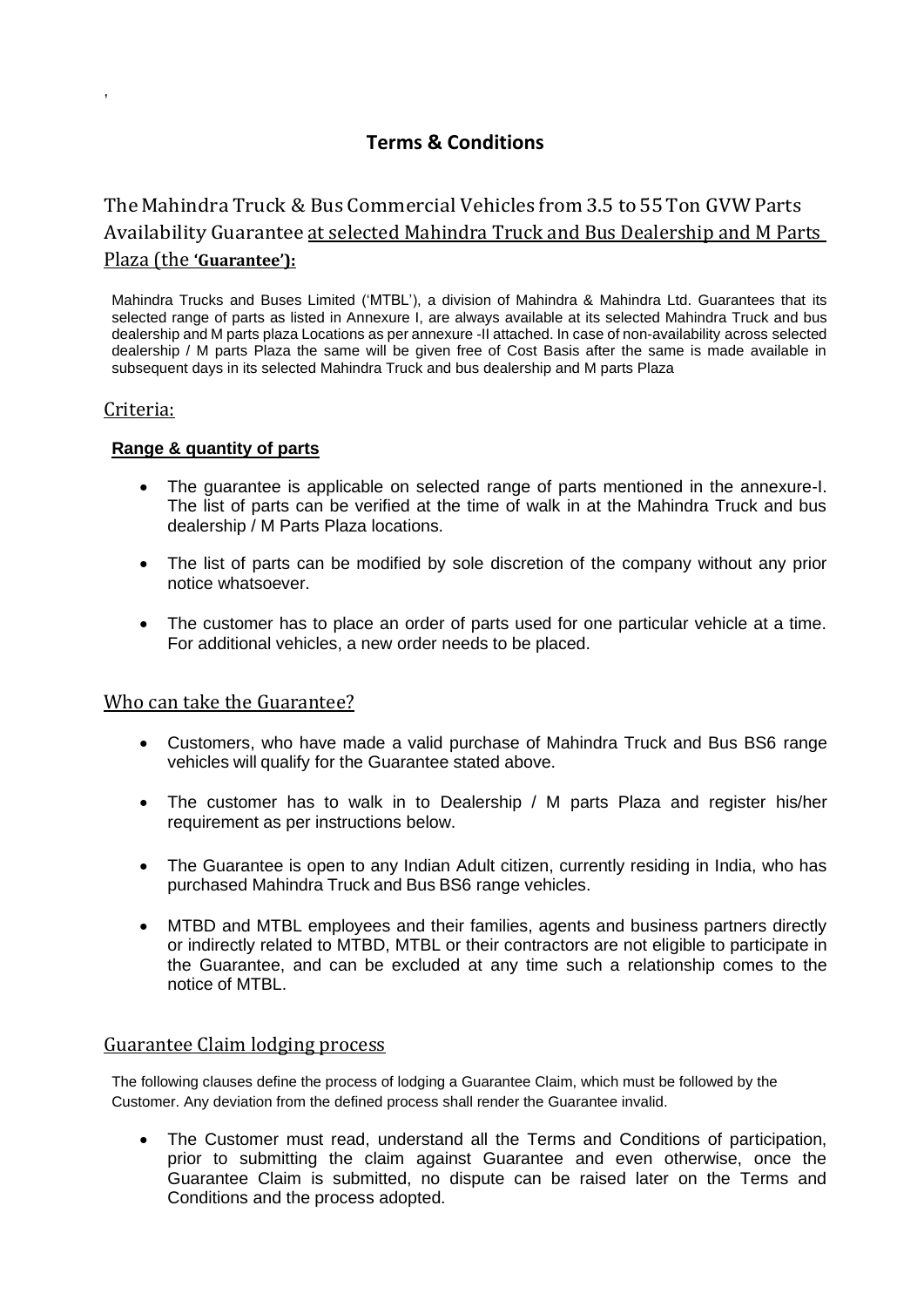• The participation in the Guarantee Claim shall be made as per below steps. Any other mode of submission of Claim shall be deemed to be invalid. Any incomplete or incorrect or unclear information shall render the Claim invalid

#### **Guarantee under dealership Workshop Guarantee**

- Vehicle Reported to Workshop, RO Opened and estimate prepared.
- Expected Date of Delivery confirmed to the Customer.
- Material Requisition Prepared by the Workshop Team.
- Parts Manager to confirm the Availability of Parts required in MR.
- If the part is from 250 Parts Guarantee List and not available, Dealer to immediately place the VOR on MTBL.
- If Guarantee Parts are not available on the committed date of Delivery, Customer will be updated.
- Customer to Launch the Guarantee claim as per standard Guarantee Claim Process stated below

#### **Guarantee under dealership Counter / M parts Plaza**

- Walk in customer at dealership /M parts plaza for parts requirement
- If the required part is from guarantee part list and not available in stock , the part will be supplied under FOC to customer once made available
- Customer to Launch the Guarantee claim as per standard Guarantee Claim Process stated below

Steps to be followed for logging the claim

- Claim has to be launched for parts which are not available at the Dealership / M Parts Plaza from the specified list in annexure-II.
- Once the Dealer / M Parts Plaza authorized person (Manager) confirms that required parts as per qualified list is not available in the Dealership /M Parts Plaza, he will give him a serialized "Part Claim Coupon".
- Customer needs to give a miss call from his mobile number on the Phone number mentioned on the Part Claim Coupon before leaving the dealership / M Parts Plaza location.
- Customer will receive a SMS acknowledging the receipt of his claim for parts availability along with unique code, which needs to be mentioned on the Parts Claim Coupon and is required to take stamp and signature from the respective Dealer / M parts Plaza authorized person .
- Customer will receive a call from MTBL call center on the given mobile number to take details given below

| Name of the customer        |  |
|-----------------------------|--|
| Contact number              |  |
| Dealer from which purchased |  |
| Chassis number              |  |
| Engine number               |  |
| Model                       |  |
| Registration number         |  |
| Plaza location              |  |
| Part requirement            |  |
| <b>Job Card Number</b>      |  |
|                             |  |

- The claim will not be qualified if above information is not received or incorrect information is given.
- Company can request the customer to submit the RC at Dealership/M Parts Plaza location on request, non-submission of the same shall be considered as in valid and the Customer will not be allowed to avail the guarantee.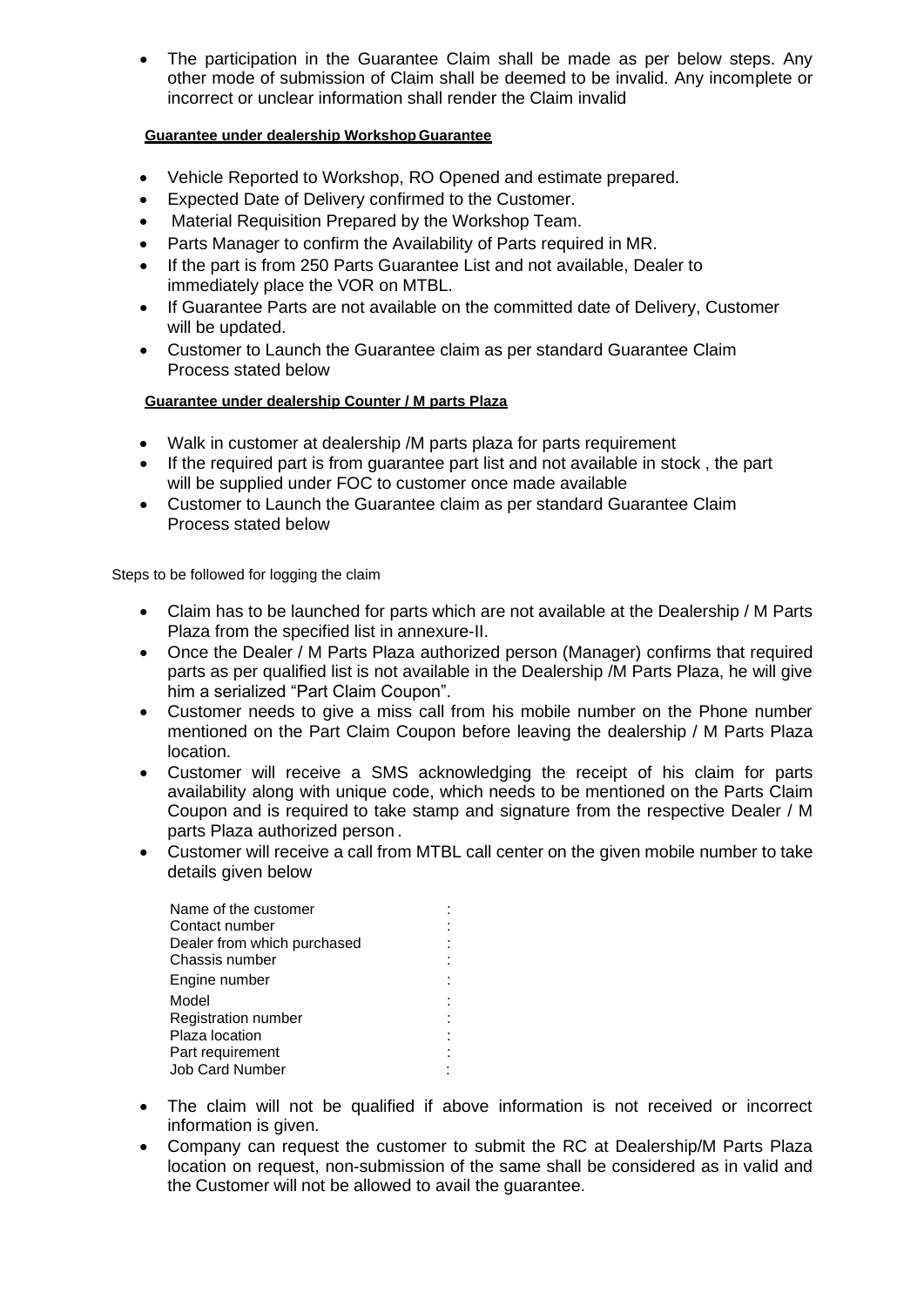- MTBL is not responsible for loss or non-receipt of Guarantee Claim, or delayed receipt of Guarantee Claim, or phone line down-time for technological or any other reasons.
- Guarantee Claim once submitted cannot be modified.
- Guarantee Claim lodging process would be deemed to be completed by Customer only once a unique Guarantee Claim number is provided to the Customer by SMS.
- MTBL does not take any responsibility if the phone line is not working on any day, for reasons which are beyond its control.
- MTBL does not take responsibility and liability for any harm / injury to the Customer and their team and/or damage to the vehicle and/or Customer and/or participant caused in this Guarantee.

# Guarantee Claim treatment

- On launching the claim, Dealership/M parts plaza team will make sure the part is made available at the respective Dealership / M parts Plaza location
- Once the part is made available at the respective Dealership/ M parts Plaza location, customer will receive a SMS/call on the above mobile number to collect the same from the Dealership/ M parts Plaza.
- Once the part made available customer will get an SMS confirming his entitlement to get part(s) free of cost.
- Once the part is made available at Dealership/ M parts Plaza, the customer will be informed by MTBL through SMS, customer needs to show the SMS at Dealership/ M parts Plaza to take the part on free of cost basis.
- He/she also needs to handover the Part Claim Coupon while taking the physical delivery of parts irrespective of chargeable or free of cost billing.
- Customer needs to collect the part within one week from the date of confirmation of availability through SMS, at Dealership/ M parts Plaza location.

All claims against Guarantees received will follow a defined process, to determine if they are complete, accurate and aligned with the T&C of this Guarantee. This process is not subject to being queried or changed by any Customer. This process as defined by MTBL shall be final & binding and cannot be questioned in any manner what so ever.

## Other terms and conditions

- MTBL will not reimburse any amount which will be for travel, stay costs or any other expense incurred by Customer for visiting the Dealership/ M parts Plaza location.
- The Guarantee comes to an end once the part is taken by customer from the Dealership/ M parts Plaza location
- For the Guarantee to be valid, there should be no outstanding dues of any kind whatsoever, of the customer with the Dealership/ M parts Plaza location.
- MTBL reserves the right to close the Guarantee and/or modify/alter the terms and conditions of the Guarantee at its discretion without any prior notice. However, the Guarantee offered on parts till the date of withdrawal of Guarantee shall be honored subject to compliance with other Terms and Condition of the Guarantee.
- Applicability of Guarantee  $-1<sup>st</sup>$  April 2020 till 31 $<sup>st</sup>$  March 2021</sup>
- The decision of MTBL management on all other matters regarding the Claims shall be final and binding on the Customers.
- Participating in the Claim process in any manner is tantamount to agreeing to these T&C, as amended from time to time.
- MTBL and MTBD, its employees and its agents and contractors will not be responsible for Claims that are lost in transit (physical or electronic mode) or deleted or corrupt or not accessible in any manner.
- MTBL will not be responsible if SMSs, miss calls by MTBL Customers/MTBL, as part of the validation process are not received, or received late, by Customer/MTBL.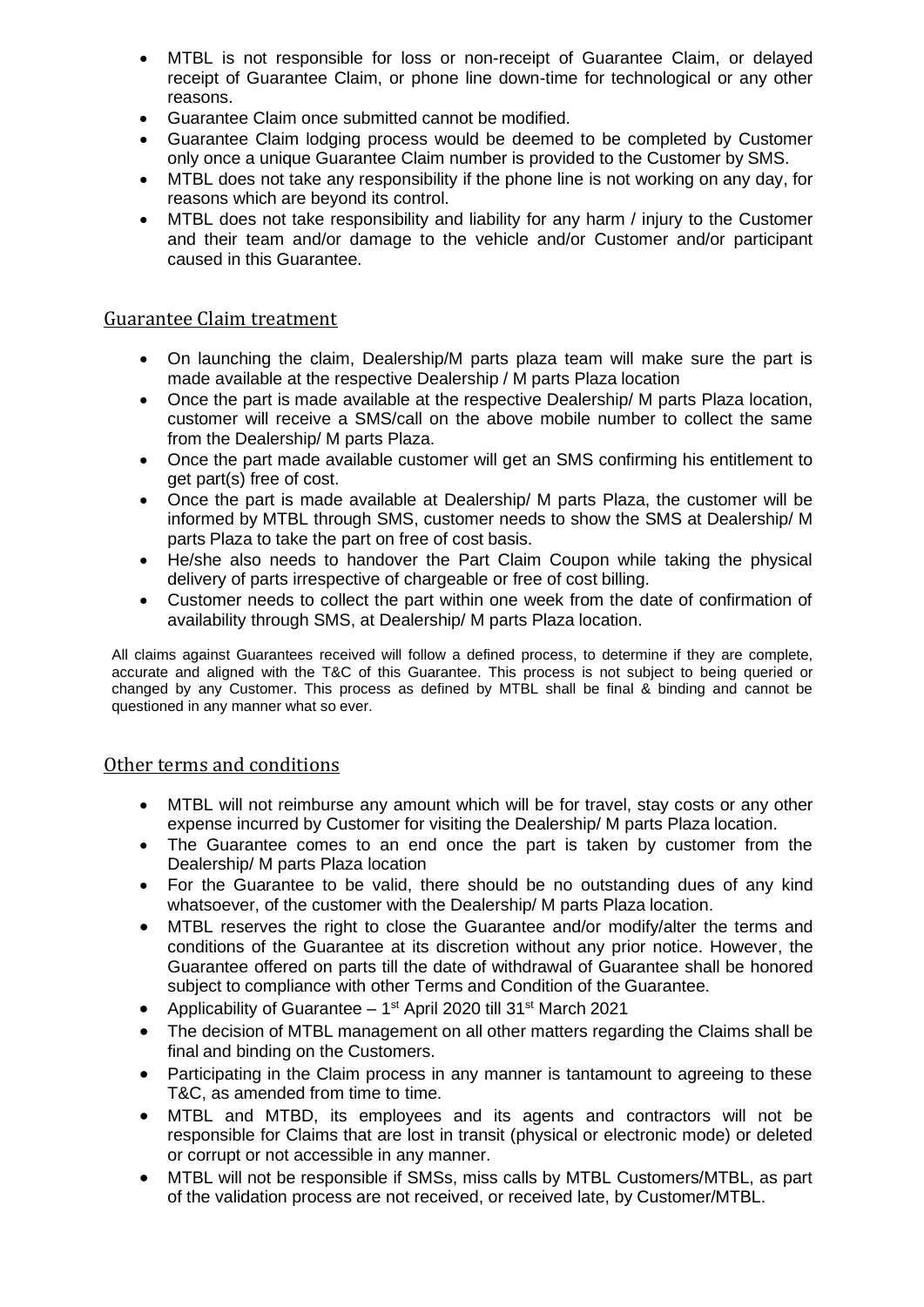- Customer permits MTBL free of cost, the use of their name, photograph and/or video footages and factual information about their Guarantee in public media.
- MTBL, process advisors, and their contractors for this Guarantee, will not be liable for any claims / disputes made by the Claimants in relation to the Guarantee, process and protocol used.
- MTBL cannot be and shall not be held accountable / liable for any disruptions / stoppages / interruptions or cancellation of the Guarantee due to matters beyond its control or for force majeure reason(s).
- All disputes relating to or arising out of the Guarantee shall be subject to the laws of India, and shall be subject to the exclusive jurisdiction of the courts of competent jurisdiction at Mumbai, India.
- The Claimants agree that they shall hold harmless MTBD/MTBL, its employees, officers, contractors or other persons and shall defend them against any loss, claim, demands, costs, damages, judgments, expenses or liability arising out of or in connection with any or all claims whether or not groundless, that may be brought against MTBD/MTBL by any third party in connection with their Claim(s).

In the event the any Customer has further queries or desires to know more about the Term s& Condition of the Guarantee, the Customer may write to [CONTACTMTB@mahindra.com](mailto:%20CONTACTMTB@mahindra.com) or write to General Manager – CC & Parts , 128/A, "SANGHVI COMPOUND", Mumbai – PuneRoad, Opp. Jayashree Cinema, Chinchwad, Pune – 411019 or call Helpdesk Phone Number 020-67115377

- This Guarantee is not a lottery or game of chance.
- Participating in this Guarantee will require communication with the Participant, and communication related to the participation by every Claimant, and hence, Participant waives his/ her national "do not call/ disturb" directory rights for the purposes of this Guarantee.
- MTBL shall not be liable to give guarantee , if, after receipt of Customer's request for Guarantee , MTBL is unable to reach the Customer even after making three consecutive unsuccessful attempts to reach the Customer on his registered contact details with MTBL, The same would apply for information requests made to any Customer, who does not respond within two weeks or such other time stipulated for response
- All data received by either party to this Guarantee shall be held in confidence by the said party.
- This Guarantee offer and/or claim against it, cannot be clubbed/ exchanged with any other offer of MTBL.
- Customer agrees to receive future calls from MTBL regarding brands/ promotions / communications.
- MTBD shall not be liable for any liability, whether direct or indirect over and above what is mentioned herein.

Guarantees are applicable on BS6 products for the time being.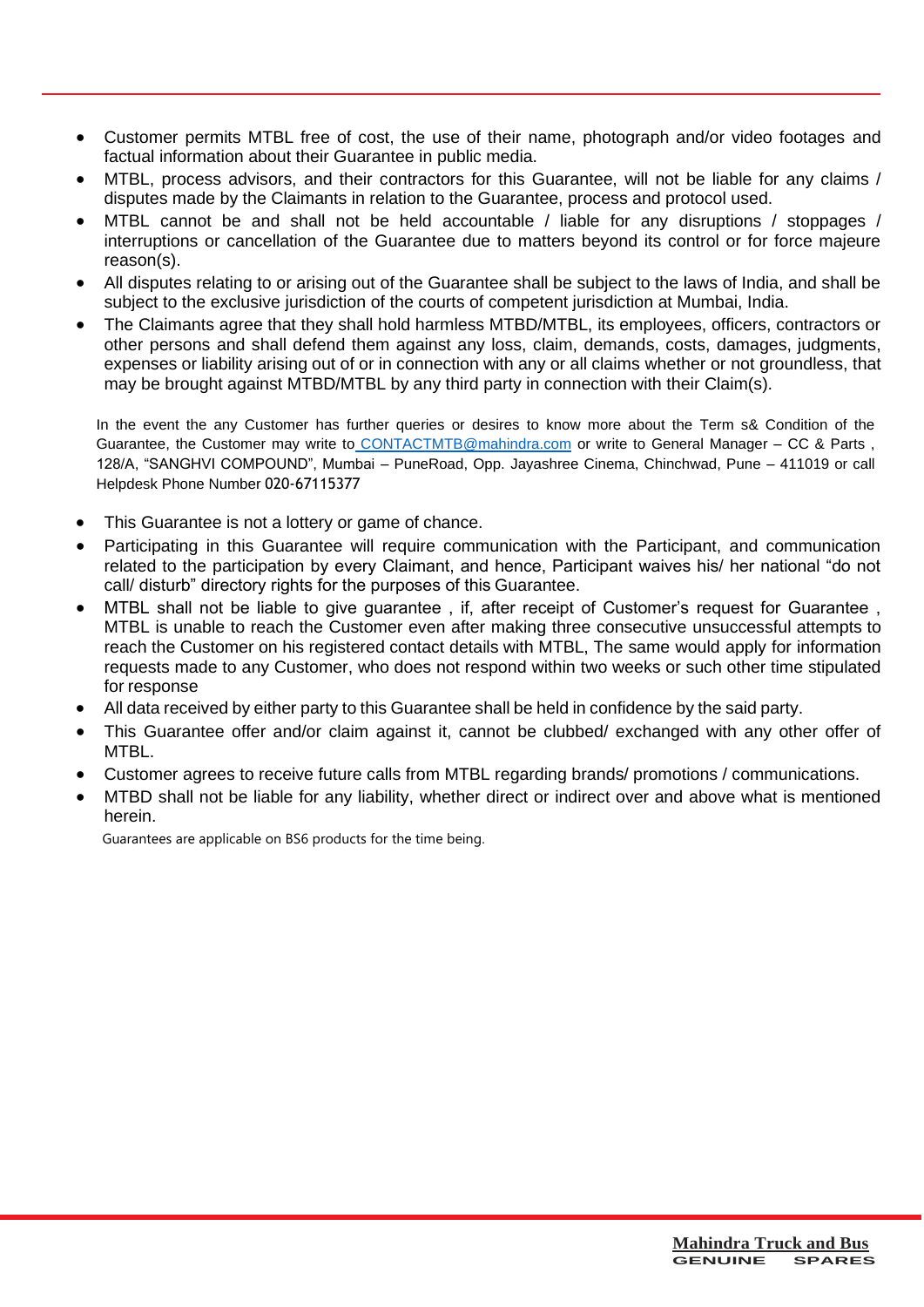| <b>Part No</b> | <b>Description</b>                      | <b>Platfrom</b> | <b>Category</b>                |
|----------------|-----------------------------------------|-----------------|--------------------------------|
| 7005AAE00020N  | REAR AXLE OUTER SEAL                    | ICV             | 1.Service Part                 |
| 7005AAE00010N  | REAR AXLE INNER SEAL                    | ICV             | 1.Service Part                 |
| 6402DAN00061N  | PRIMARY FILTER ELEMENT                  | ICV             | 1.Service Part                 |
| 6402DAN00071N  | SECONDARY FILTER ELEMENT                | ICV             | 1.Service Part                 |
| 7308AAE00011N  | SPIN ON SECONDARY FILTER 3 5 LTR        | ICV             | 1.Service Part                 |
| 0303BAC01371N  | <b>CARTRIDGE OIL FILTER</b>             | ICV             | 1.Service Part                 |
| 7502CAE00970N  | SERVICEABLE FILTER ASSEMBLY 13T ICV     | ICV             | 1.Service Part                 |
| 7718AAE00200N  | KIT LINING STD 170                      | ICV             | 2. Wear and Tear               |
| 6802AAE00021N  | CLUTCH RELEASE BRG ASSY 36MM<br>MNT55   | ICV             | 2. Wear and Tear               |
| 6801BAE00032N  | <b>CLUTCH DISC ASSY 362 DIA</b>         | ICV             | 2. Wear and Tear               |
| 6801AAE00022N  | CLUTCH COVER ASSY 362 DIA               | ICV             | 2. Wear and Tear               |
| 6903AAE00610N  | C B KIT                                 | ICV             | 2. Wear and Tear               |
| 6903AAJ00250N  | <b>COMPANION FLANGE</b>                 | ICV             | 2. Wear and Tear               |
| 6903AAJ00230N  | UJ KIT                                  | ICV             | 2. Wear and Tear               |
| 6903AAE00831N  | <b>CENTRE JOINT BEARING</b>             | ICV             | 2. Wear and Tear               |
| 7004CAE00010N  | REAR AXLE INNER WHEEL BEARING           | ICV             | 2. Wear and Tear               |
| 7601BAE00010N  | <b>BEARING INBOARD HUB FRONT</b>        | ICV             | 2. Wear and Tear               |
| 6903AAE00480N  | <b>FLANGE YOKE</b>                      | ICV             | 2. Wear and Tear               |
| 7004CAA00051N  | INNER WHEEL BEARING ASSY-ORBIT          | ICV             | 2. Wear and Tear               |
| 7503AAE00290N  | SERVICEABLE TIE ROD END ASSY RH 13T ICV | ICV             | 2. Wear and Tear               |
| 7503AAE00300N  | SERVICEABLE TIE ROD END ASSY LH 13T ICV | ICV             | 2. Wear and Tear               |
| 7601AAE00080N  | KING PIN 13T                            | ICV             | 2. Wear and Tear               |
| 6903AAE00821N  | <b>CENTRE JOINT RUBBER</b>              | ICV             | 2. Wear and Tear               |
| 7601AAE00130N  | <b>THRUST BEARING 13T</b>               | ICV             | 2. Wear and Tear               |
| 6903AAE00841N  | <b>CENTRE JOINT BRACKET</b>             | ICV             | 2. Wear and Tear               |
| 6803AAE00021N  | <b>BUNDY TUBE BOOSTER END</b>           | ICV             | 2. Wear and Tear               |
| 7601BAE00181N  | <b>BUSH KNUCKLE ALUMINIUM BRONZE</b>    | ICV             | 2. Wear and Tear               |
| 6903AAJ00260N  | HEX NUT COUPLING SHAFT                  | ICV             | 2. Wear and Tear               |
| 6803AAE00011N  | <b>BUNDY TUBE CABIN END</b>             | ICV             | 2. Wear and Tear               |
| 6903AAE00620N  | <b>BEARING RETAINER</b>                 | ICV             | 2. Wear and Tear               |
| 6903AAE00600N  | <b>FLINGER</b>                          | ICV             | 2. Wear and Tear               |
| 7601AAE00090N  | <b>COTTER PIN 13T</b>                   | ICV             | 2. Wear and Tear               |
| 6903AAE00861N  | <b>DUST SEAL</b>                        | ICV             | 2. Wear and Tear               |
| 7601AAE00170N  | OIL SEAL KING PIN 13T                   | ICV             | 2. Wear and Tear               |
| 6903AAE00851N  | <b>STEEL CAP</b>                        | ICV             | 2. Wear and Tear               |
|                |                                         |                 | 3. Engine Maintenance          |
| 0302BAC00731N  | <b>GASKET CYLINDER HEAD</b>             | ICV             | Parts                          |
|                |                                         |                 | 3. Engine Maintenance          |
| 0306GAC00471N  | DRIVE BELT 7PK                          | ICV             | Parts                          |
| 7306AAE00031N  | SPIN ON PRIMARY FILTER_3 5LTR           | ICV             | 1.Service Part                 |
| 0304EAC01281N  | THERMOSTAT ASSY.(WEST.THOM)             | ICV             | 3. Engine Maintenance<br>Parts |
|                |                                         |                 | 3. Engine Maintenance          |
| 0305DAC00930N  | ASSY FUEL LEAK OFF D35                  | ICV             | Parts                          |
|                |                                         |                 |                                |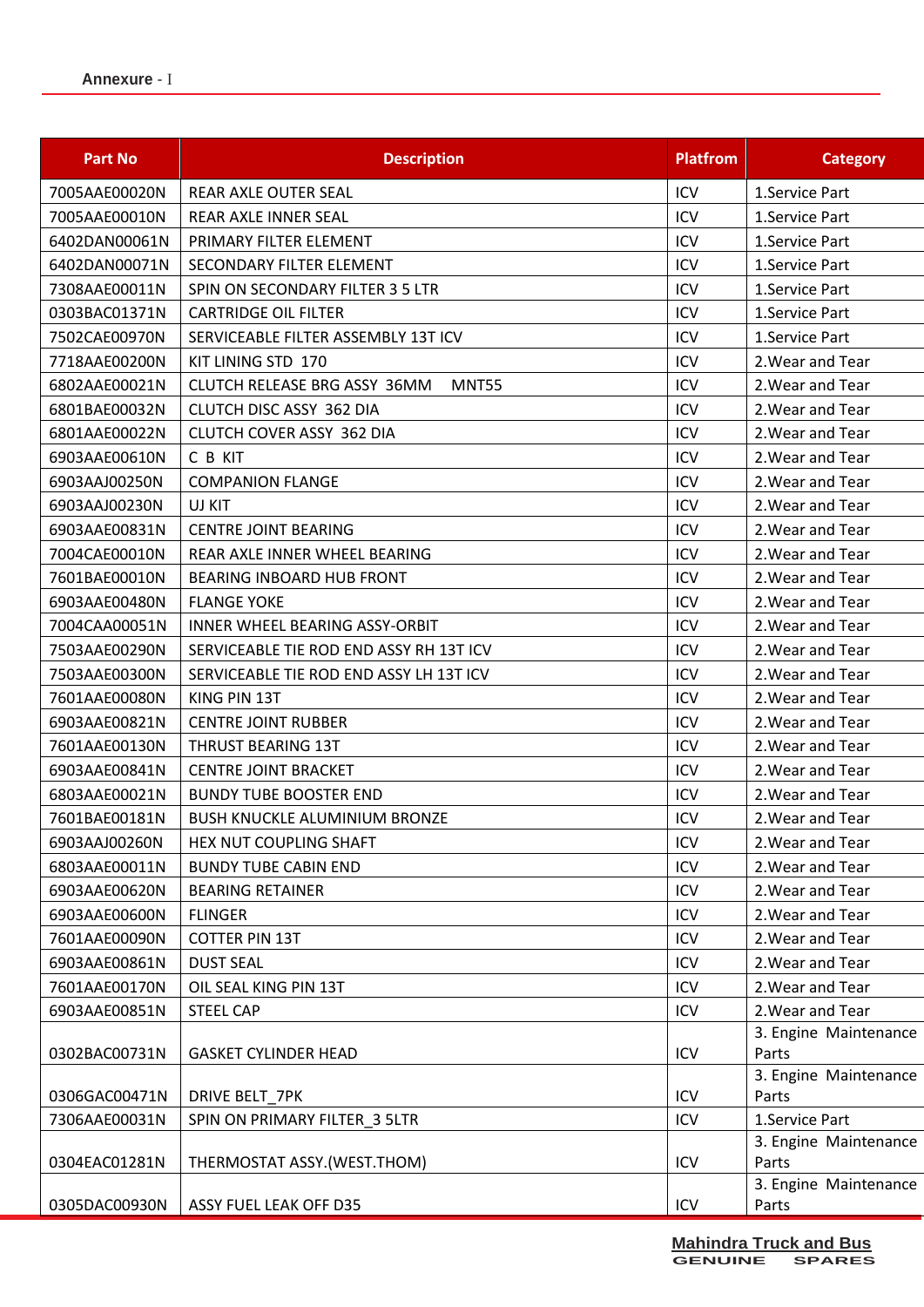|               |                                          |            | 3. Engine Maintenance |
|---------------|------------------------------------------|------------|-----------------------|
| 0024028       | <b>GASKET-INTAKE MANIFOLD (NEF)</b>      | ICV        | Parts                 |
| 6701AAE00011N | CABLE GEAR SHIFT ICV 13T                 | ICV        | 4.Gear Box            |
| 6701AAE00031N | CABLE GEAR SELECT ICV 13T                | ICV        | 4. Gear Box           |
| 7902GAA00022N | <b>REVERSE LIGHT SWITCH</b>              | ICV        | 4. Gear Box           |
| 6604BAS00041N | SEAL OIL FRONT                           | ICV        | 4.Gear Box            |
| 6604CAS00702N | OIL SEAL15X26X7                          | ICV        | 4. Gear Box           |
| 7901DAE00011N | <b>CORNERING LAMP RH</b>                 | ICV        | 5.Electrical          |
| 7901NAE00011N | <b>CORNERING LAMP LH</b>                 | ICV        | 5.Electrical          |
| 7905TAE00011N | STARTER RELAY 12V OEN                    | ICV        | 5.Electrical          |
| 7901GAE00041N | HEADLAMP HIGH BEAM BULB                  | ICV        | 5.Electrical          |
| 6005AAP00010N | KIT-IGN SW,FT CAP,DOOR OTR HDL,LOCK,KEYS | <b>HCV</b> | 6.Accidental          |
| 6103AAA00580N | ASSY_WIN_REGULATOR_RH                    | <b>HCV</b> | 6.Accidental          |
| 6103AAA00680N | ASSY WIN REGULATOR LH                    | <b>HCV</b> | 6.Accidental          |
| 6112AAA00010N | ASSY ARM & BLADE WIPER                   | <b>HCV</b> | 6.Accidental          |
| 6111DAA00280N | DOOR HANDLE ASSEMBLY RH AND KEY SET      | <b>HCV</b> | 6.Accidental          |
| 6111DAA00270N | DOOR HANDLE ASSEMBLY LH AND KEY SET      | <b>HCV</b> | 6.Accidental          |
| 6106FAA00010N | ASSY RR VIEW MIRROR-DRV-RHD-BASE         | <b>HCV</b> | 6.Accidental          |
| 6106FAA00170N | ASSY RR VIEW MIRROR KIT RH BASE          | <b>HCV</b> | 6.Accidental          |
| 6106BAA00470N | MAHINDRA WORD MARK BADGE 50MM            | <b>HCV</b> | 6.Accidental          |
| 6111CAA00030N | LATCH RELEASE CABLE (WITH LEVER) - WDR R | <b>HCV</b> | 6.Accidental          |
| 6106FAA00130N | RR VIEW MIRROR MAIN RH BASE              | <b>HCV</b> | 6.Accidental          |
| 6105CAA00010N | SEAL WINDSHIELD WDR                      | <b>HCV</b> | 6.Accidental          |
| 6106FAA00140N | RR VIEW MIRROR MAIN LH BASE              | <b>HCV</b> | 6.Accidental          |
| 6106EAA00020N | WINDSHILED ACCESS HANDLE RH              | <b>HCV</b> | 6.Accidental          |
| 6106EAA00010N | WINDSHILED ACCESS HANDLE LH              | <b>HCV</b> | 6.Accidental          |
| 6111DAA00060N | ASSY DOOR LATCH & STRIKER RH             | <b>HCV</b> | 6.Accidental          |
| 6111DAA00050N | ASSY DOOR LATCH LH                       | <b>HCV</b> | 6.Accidental          |
| 6111DAA00260N | DOOR LOCK WITH KEY SET                   | <b>HCV</b> | 6.Accidental          |
| 6112AAA00030N | <b>BLADE WIPER</b>                       | <b>HCV</b> | 6.Accidental          |
| 80400R8000    | HING ASSEMBLY FRONT DOOR UPPER           | LCV        | 6.Accidental          |
| A93803004     | <b>REGULATOR ASSEMBLY RH</b>             | LCV        | 6.Accidental          |
| A93803005     | REGULATOR ASSEMBLY LH                    | <b>LCV</b> | 6.Accidental          |
| 80501R8060    | LOCK & RC ASSEMBLY FRONT DOOR LH         | LCV        | 6.Accidental          |
| 80500R8060    | LOCK & RC ASSEMBLY FRONT DOOR RH         | <b>LCV</b> | 6.Accidental          |
| 1701AZ0040N   | HEADLAMP FINISHER LH                     | LCV        | 6.Accidental          |
| 1701AZ0050N   | HEADLAMP FINISHER RH                     | LCV        | 6.Accidental          |
| 0088630       | MIRROR REAR VIEW LT                      | <b>LCV</b> | 6.Accidental          |
| 0088631       | MIRROR REAR VIEW RT                      | LCV        | 6.Accidental          |
| 8076001E00    | HANDLE ASSEMBLY WINDOW                   | <b>LCV</b> | 6.Accidental          |
| 7004CAP00101N | <b>INNER BEARING</b>                     | <b>HCV</b> | 2. Wear and Tear      |
| 7004CAP00111N | <b>OUTER BEARING</b>                     | <b>HCV</b> | 2. Wear and Tear      |
| 6903AAU00020N | <b>UNIT PACK</b>                         | <b>HCV</b> | 2. Wear and Tear      |
| 6903AAQ00230N | <b>UJ KIT C2040</b>                      | <b>HCV</b> | 2. Wear and Tear      |
| 6903AAP00540N | KIT BEARING CENTER                       | <b>HCV</b> | 2. Wear and Tear      |
| 7603AAP00070N | KIT KINGPIN REPAIR                       | <b>HCV</b> | 2. Wear and Tear      |
| 6903AAP00241N | <b>CROSS ASSY</b>                        | <b>HCV</b> | 2. Wear and Tear      |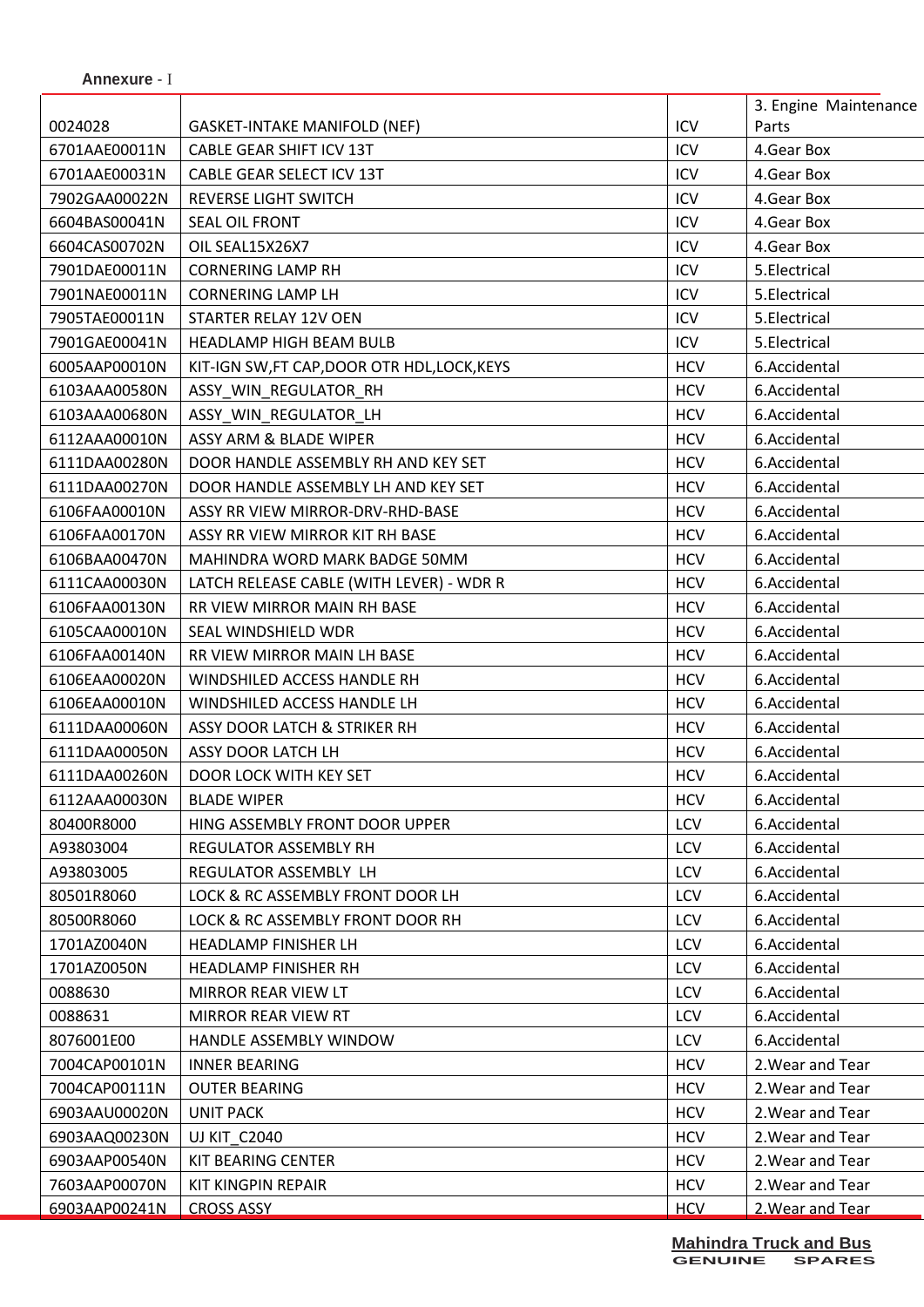| <b>Annexure -</b> |  |  |
|-------------------|--|--|
|-------------------|--|--|

| 6903AAP00020N | KIT UNIVERSAL JOINT                      | <b>HCV</b> | 2. Wear and Tear |
|---------------|------------------------------------------|------------|------------------|
| 7601BAP00721N | BEARING INBOARD HUB FRONT (ORBIT BEARING | <b>HCV</b> | 2. Wear and Tear |
| 7601AAP00121N | <b>BUSH KINGPIN</b>                      | <b>HCV</b> | 2. Wear and Tear |
| 7601BAP00731N | BEARING OUTBOARD HUB FRONT (ORBIT BEARIN | <b>HCV</b> | 2. Wear and Tear |
| 7005AAP00111N | <b>SEAL INNER HNBR</b>                   | <b>HCV</b> | 2. Wear and Tear |
| 7601AAP00141N | <b>BEARING THRUST</b>                    | <b>HCV</b> | 2. Wear and Tear |
| 7601AAP00810N | <b>KING PIN</b>                          | <b>HCV</b> | 2. Wear and Tear |
| 7601AAP00030N | <b>KINGPIN</b>                           | <b>HCV</b> | 2. Wear and Tear |
| 7601AAP00960N | THRUST BEARING                           | <b>HCV</b> | 2. Wear and Tear |
| 7503AAP00090N | BALL JOINT ASSEMBLY TIE ROD - RH         | <b>HCV</b> | 2. Wear and Tear |
| 7503AAP00100N | BALL JOINT ASSEMBLY TIE ROD - LH         | <b>HCV</b> | 2. Wear and Tear |
| 7601AAP00050N | <b>COTTER PIN TOP</b>                    | <b>HCV</b> | 2. Wear and Tear |
| 7005BAP00021N | Gasket                                   | <b>HCV</b> | 2. Wear and Tear |
| 7601AAP00060N | <b>COTTER PIN BOTTOM</b>                 | <b>HCV</b> | 2. Wear and Tear |
| 7601AAP00820N | <b>BUSH KING PIN</b>                     | <b>HCV</b> | 2. Wear and Tear |
| 7601BAP00100N | <b>HUB CAP GASKET</b>                    | <b>HCV</b> | 1.Service Part   |
| 4021076000    | <b>BEARING INNER</b>                     | LCV        | 2. Wear and Tear |
| 4021576001    | <b>BEARING OUTER</b>                     | LCV        | 2. Wear and Tear |
| 37000T8520-   |                                          |            |                  |
| M02           | <b>JOUNAL KIT</b>                        | LCV        | 2. Wear and Tear |
| 0503AAA05810N | <b>KING PIN (3.3L)</b>                   | LCV        | 2. Wear and Tear |
| 4003082100    | <b>BEARING THRUST</b>                    | LCV        | 2. Wear and Tear |
| 0503AAA05751N | <b>Bearing Thrust Front</b>              | LCV        | 2. Wear and Tear |
| 48570J5100    | <b>END ASSEMBLY - RH</b>                 | LCV        | 2. Wear and Tear |
| 48580J5100    | END ASSEMBLY - LH                        | LCV        | 2. Wear and Tear |
| 351294401P    | <b>BUSH SPRING</b>                       | LCV        | 2. Wear and Tear |
| 0503AAA05701N | <b>BUSH SPINDLE FRONT</b>                | LCV        | 2. Wear and Tear |
| 0502CAA01270N | <b>OUTER SEAL</b>                        | LCV        | 1.Service Part   |
| 7601BAA00022N | <b>SEAL GREASE FRONT HUB - POSIL</b>     | LCV        | 2. Wear and Tear |
| 40227J5110    | <b>SEAL GREASE HUB</b>                   | LCV        | 1.Service Part   |
| 4325282100    | SEAL GREASE REAR HUB                     | <b>LCV</b> | 1.Service Part   |
| 0706AE0040N   | <b>BUSH LINK PIVOT PIN</b>               | LCV        | 2. Wear and Tear |
| 0502CA0421N   | OIL SEAL WHEEL HUB                       | <b>LCV</b> | 1.Service Part   |
| 43252J2000    | SEAL-OIL RR AXLE SHAFT                   | LCV        | 2. Wear and Tear |
| 0706AE0030N   | <b>BUSH LINK PIVOT</b>                   | LCV        | 2. Wear and Tear |
| 6801BAU00021N | CLUTCH DISC ASSEMBLY DIA 395 mm          | <b>HCV</b> | 2. Wear and Tear |
| 6801AAP00012N | CLUTCH COVER ASSEMBLY DIA 395 mm         | <b>HCV</b> | 2. Wear and Tear |
| 7718AAP00010N | KIT-LINING SET FRONT (STD)               | <b>HCV</b> | 2. Wear and Tear |
| 7718AAP00410N | KIT-LINING SET REAR (STD)                | <b>HCV</b> | 2. Wear and Tear |
| 7718AAP05530N | KIT-LINING SET 180 - STD                 | <b>HCV</b> | 2. Wear and Tear |
| 6802AAP00031N | BEARING CLUTCH RELEASE                   | <b>HCV</b> | 2. Wear and Tear |
| 6802EAP00021N | CLUTCH MASTER CYLINDER ASSEMBLY          | <b>HCV</b> | 2. Wear and Tear |
| 7204AAP00030N | ACCEL CABLE CAB WITH SLD                 | <b>HCV</b> | 2. Wear and Tear |
| 6801CAP00021N | Needle Roller Bearing, Ø32x25x18         | <b>HCV</b> | 2. Wear and Tear |
| 0606DA0021N   | <b>BRAKE SWITCH CRDI</b>                 | <b>HCV</b> | 2. Wear and Tear |
| 7204AAP00020N | CABLE ACCELERATOR ASSEMBLY               | <b>HCV</b> | 2. Wear and Tear |
| 7718AAA00301N | KIT LINING SET STD FR LK 320X110         | <b>LCV</b> | 2. Wear and Tear |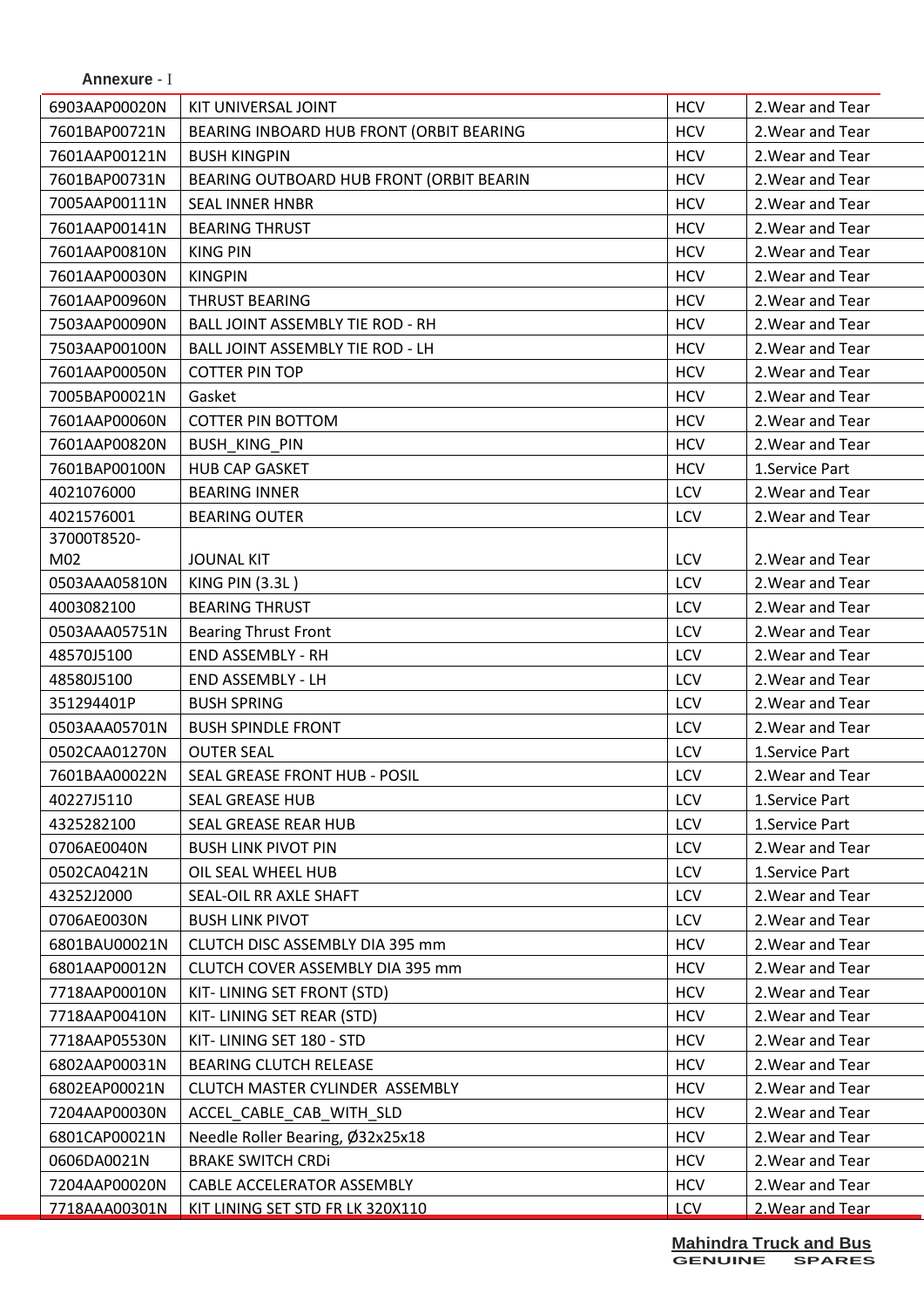| 0606AB0180N<br><b>Booster Assembly</b>      |                                       | LCV        | 2. Wear and Tear                        |
|---------------------------------------------|---------------------------------------|------------|-----------------------------------------|
| 0801BA0890N                                 | CLUTCH DISC ASSEMBLY DIA 240 mm       | LCV        | 2. Wear and Tear                        |
| 0606AB0330N                                 | <b>CYLINDER MASTER ASSEMBLY</b>       | LCV        | 2. Wear and Tear                        |
| 0801CAA00770N                               | CLUTCH COVER ASSEMBLY DIA 280 mm      | LCV        | 2. Wear and Tear                        |
| 0601BZ0010N-06                              | Kit Lining Set (STD) - Front          | LCV        | 2. Wear and Tear                        |
| 0801CAA00780N                               | CLUTCH DISC ASSEMBLY DIA 240 mm       | LCV        | 2. Wear and Tear                        |
| 0801BA0880N                                 | CLUTCH COVER ASSEMBLY DIA 240 mm      | LCV        | 2. Wear and Tear                        |
| 0802CA1860N                                 | CLUTCH MASTER CYLINDER ASSEMBLY       | LCV        | 2. Wear and Tear                        |
| 6802AAC00040N                               | CLUTCH RELEASE BEARING DIA 40         | <b>LCV</b> | 2. Wear and Tear                        |
| 0802CZ0020N                                 | CLUTCH MASTER CYLINDER WITH RES.      | LCV        | 2. Wear and Tear                        |
| 0802CA2650N                                 | CLUTCH SLAVE CYLINDER (DIA 23.81 mm)  | LCV        | 2. Wear and Tear                        |
| A93410001-07<br>Kit Lining set(STD)         |                                       | LCV        | 2. Wear and Tear                        |
| 30531T8100<br>LEVER-WITH DRAWAL             |                                       | LCV        | 2. Wear and Tear                        |
| 0802CA2640N                                 | BEARING CLUTCH RELEASE(FLAT)          | LCV        | 2. Wear and Tear                        |
| 30501T8100                                  | SLEEVE-CLUTCH RELEASE                 | LCV        | 2. Wear and Tear                        |
| S93186003                                   | WIRE ACCELERATOR ASSEMBLY             | LCV        | 2. Wear and Tear                        |
| 7901AAP00551N<br>ASSY MFR HL LH             |                                       | <b>HCV</b> | 5.Electrical                            |
| 7901AAP00541N<br>ASSY MFR HL FTI RH         |                                       | <b>HCV</b> | 5.Electrical                            |
| 7902MAP00011N<br><b>COMBI SWITCH (MPVI)</b> |                                       | <b>HCV</b> | 5.Electrical                            |
| 7902KAP00021N                               | SWITCH IGNITION LOCK WITH KEY MVSS    | <b>HCV</b> | 5.Electrical                            |
| 7901BAJ00031N                               | BULB REAR TURN INDICATOR - 24V, PY21W | <b>HCV</b> | 5.Electrical                            |
| 7905PAJ00041N<br><b>FLASHER 24V</b>         |                                       | <b>HCV</b> | 5.Electrical                            |
| 7901BAJ00011N                               | BULB-24V, P21W-CLEAR                  | <b>HCV</b> | 5.Electrical                            |
| 7901EAJ00021N                               | Side repeater bulb - 24V, W5W         | <b>HCV</b> | 5.Electrical                            |
| 7905TAP00111N<br>MICRO RELAY 24V            |                                       | <b>HCV</b> | 5.Electrical                            |
| 7905TAJ00032N<br>MICRO RELAY NC 24V         |                                       | <b>HCV</b> | 5.Electrical                            |
| 7901AAJ00032N                               |                                       | <b>HCV</b> | 5.Electrical                            |
| SPEED SENSOR VEHICLE                        | BULB H4, P43T, 24V, 75/70W            | LCV        |                                         |
| 7903UAA00021N                               |                                       |            | 5.Electrical                            |
| 7902AAA00011N                               | <b>COMBINATION SWITCH LCV</b>         | LCV        | 5.Electrical                            |
| 28890R8011                                  | WIPPER BLADE ASSEMBLY - REGULAR       | LCV        | 5.Electrical                            |
| 01160Z0020N                                 | WIPER BLADE ASSEMBLY                  | LCV        | 5.Electrical                            |
| 0312BAV00290N                               | PISTON, PISTON PIN, CIRCLIP SET       | <b>HCV</b> | 3. Engine Maintenance<br>Parts          |
|                                             |                                       |            | 3. Engine Maintenance                   |
| 0312BAV00070N                               | ASSY, CONNECTING ROD S/F GENSET       | <b>HCV</b> | Parts                                   |
|                                             |                                       |            | 3. Engine Maintenance                   |
| 0310AAV00010N                               | Camshaft- 6 CYLINDER GENSET           | <b>HCV</b> | Parts                                   |
|                                             |                                       |            | 3. Engine Maintenance                   |
| 0312CAV00010N                               | FLYWHEEL GROUP (Flywheel Complete)    | <b>HCV</b> | Parts                                   |
|                                             |                                       |            | 3. Engine Maintenance                   |
| 0312CAV00090N                               | ASSLY, FLYWHEEL W/O SENSOR HOLES      | <b>HCV</b> | Parts                                   |
| 0312BAV00650N                               |                                       | <b>HCV</b> | 3. Engine Maintenance<br>Parts          |
| PISTON RING SET (ELE)                       |                                       |            |                                         |
| 6502CAB00261N                               | FILTER CARTRIDGE ASSY (DCU)           | <b>HCV</b> | 1.Service Part<br>3. Engine Maintenance |
| 0312BAV00160N<br>PISTON RING SET            |                                       | <b>HCV</b> | Parts                                   |
|                                             |                                       |            | 3. Engine Maintenance                   |
| 0302AAV00030N<br>LINER -6 CYLINDER GENSET   |                                       | <b>HCV</b> | Parts                                   |

**Annexure** - I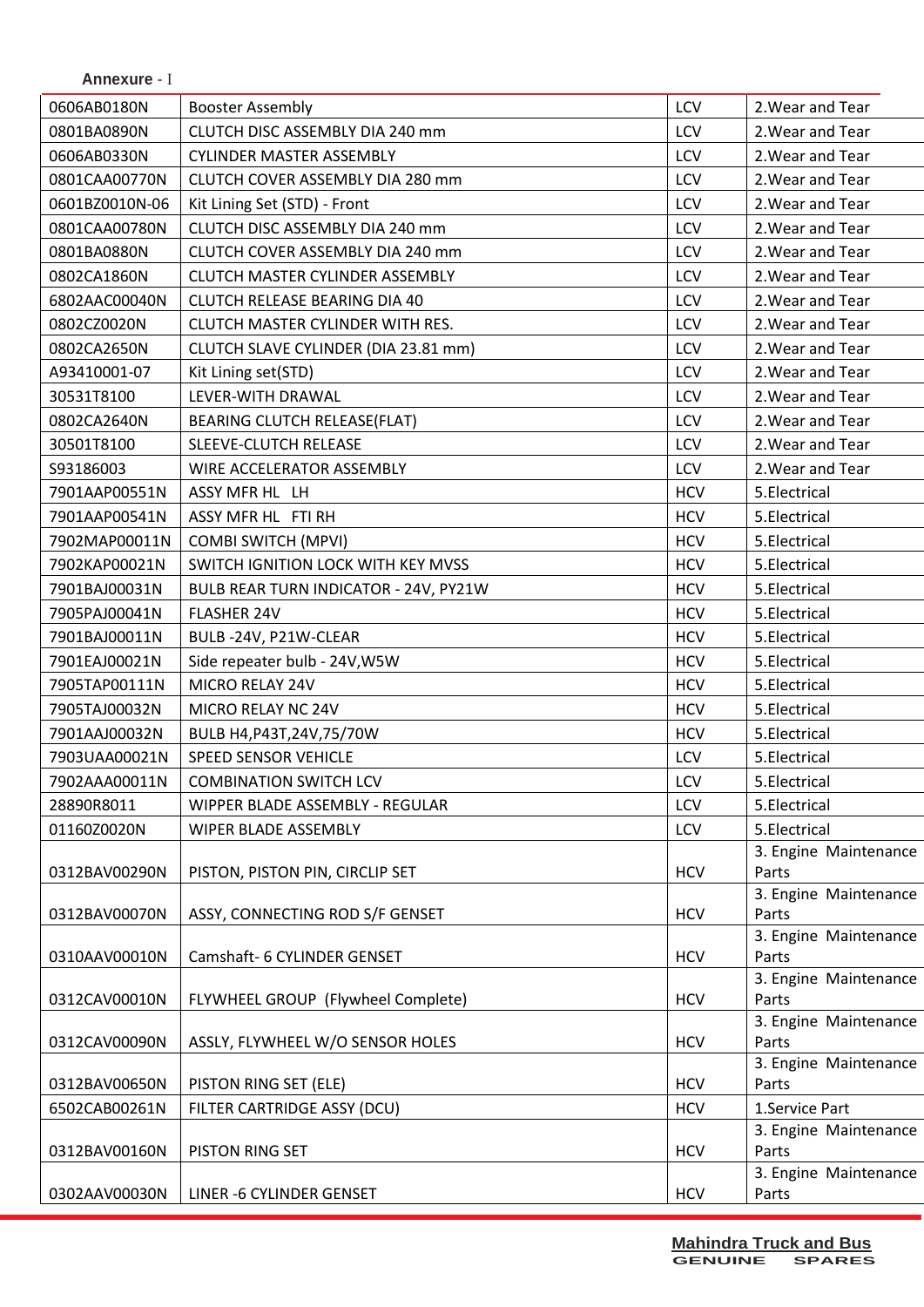| Annexure - I   |                                          |            |                                |
|----------------|------------------------------------------|------------|--------------------------------|
| 0303BAV00510N  | LUBE FILTER SPIN ON                      | <b>HCV</b> | 1.Service Part                 |
| 7306AAP00040N  | FILTER CARTRIDGE WATER SEPERATOR         | <b>HCV</b> | 1.Service Part                 |
|                |                                          |            | 3. Engine Maintenance          |
| 0302BAV00090NI | Cylinder Head Gaskets 1.3 (DEF.EPMB)     | <b>HCV</b> | Parts                          |
|                |                                          |            | 3. Engine Maintenance          |
| 0302AAV00100N  | PISTON OIL EJECTOR                       | <b>HCV</b> | Parts                          |
|                |                                          |            | 3. Engine Maintenance          |
| 0310DAV00020N  | EXHAUST V A L V E                        | <b>HCV</b> | Parts                          |
|                |                                          |            | 3. Engine Maintenance          |
| 0302AAV00340N  | <b>GASKET, FRONT COVER</b>               | <b>HCV</b> | Parts                          |
| 0303CAV00060N  | <b>GASKET-OIL PAN/ENGINE BLOCK</b>       | <b>HCV</b> | 3. Engine Maintenance<br>Parts |
|                |                                          |            | 3. Engine Maintenance          |
| 0310DAV00010N  | <b>INTAKE VALV E</b>                     | <b>HCV</b> | Parts                          |
| 0305DAV00350N  | FUEL FILTER PAPER ELEMENT                | <b>HCV</b> | 1.Service Part                 |
|                |                                          |            | 3. Engine Maintenance          |
| 0304EAV00270N  | WATER PUMP ASSY-INCREASED LD             | <b>HCV</b> | Parts                          |
|                |                                          |            | 3. Engine Maintenance          |
| 0304EAV00010N  | ASSY, WATER PUMP S/F 6 CYL               | <b>HCV</b> | Parts                          |
|                |                                          |            | 3. Engine Maintenance          |
| 0303AAV00020N  | OIL PUMP S/F GENSET                      | <b>HCV</b> | Parts                          |
|                |                                          |            | 3. Engine Maintenance          |
| 0303DAV00110N  | OIL COOLER HEAD / BLOCK GASKET           | <b>HCV</b> | Parts                          |
|                |                                          |            | 3. Engine Maintenance          |
| 0310BAV00020N  | TAPPET S/F 6 CYL GENSET                  | <b>HCV</b> | Parts                          |
|                |                                          |            | 3. Engine Maintenance          |
| 0312AAV00210N  | BEARING KIT (MAIN BRG & THRUST BRG) SET  | <b>HCV</b> | Parts                          |
|                |                                          |            | 3. Engine Maintenance          |
| 0312BAV00170N  | <b>CONNECTING ROD BEARING SET</b>        | <b>HCV</b> | Parts                          |
| 0311AAV00010NI | RETAINER - FROM FLYWHEEL SIDE (Oil Se    | <b>HCV</b> | 3. Engine Maintenance<br>Parts |
|                |                                          |            | 3. Engine Maintenance          |
| 6307AAB00190N  | Tank Degassing Assembly Blow moulded     | <b>HCV</b> | Parts                          |
|                |                                          |            | 3. Engine Maintenance          |
| 0310BAV00440NI | SEAL, VALVE STEM                         | <b>HCV</b> | Parts                          |
|                |                                          |            | 3. Engine Maintenance          |
| 6401BAB00050N  | Hose Turbo charger                       | <b>HCV</b> | Parts                          |
|                |                                          |            | 3. Engine Maintenance          |
| 0302AAV00050N  | GASKET, TIMING CASE-BLOCK                | <b>HCV</b> | Parts                          |
|                |                                          |            | 3. Engine Maintenance          |
| 0305DAV02910N  | HIGH PRESSURE PIPE-PUMP TO RAIL-LINE 2   | <b>HCV</b> | Parts                          |
| 0305DAV03030N  | FUEL FILTER FOR 16 LCCR APL              | <b>HCV</b> | 1.Service Part                 |
|                |                                          |            | 3. Engine Maintenance          |
| 7311AAP00040N  | LOCK CAP FUEL TANK WITH KEY SET          | <b>HCV</b> | Parts                          |
|                |                                          |            | 3. Engine Maintenance          |
| 0302AAV00110N  | O RING, LINER                            | <b>HCV</b> | Parts                          |
|                |                                          |            | 3. Engine Maintenance          |
| 0305DAV02380N  | HIGH PRESS PIPE-RAIL TO CONNECTOR -2nd   | <b>HCV</b> | Parts<br>3. Engine Maintenance |
| 0311AAV00020NI | (Oil Seal)<br><b>GEAR RETAINERS</b>      | <b>HCV</b> | Parts                          |
|                |                                          |            | 3. Engine Maintenance          |
| 0303EAV00420N  | TUBE ASSY, VALVE DRIVE LUBRICATION -VAVE | <b>HCV</b> | Parts                          |
|                |                                          |            |                                |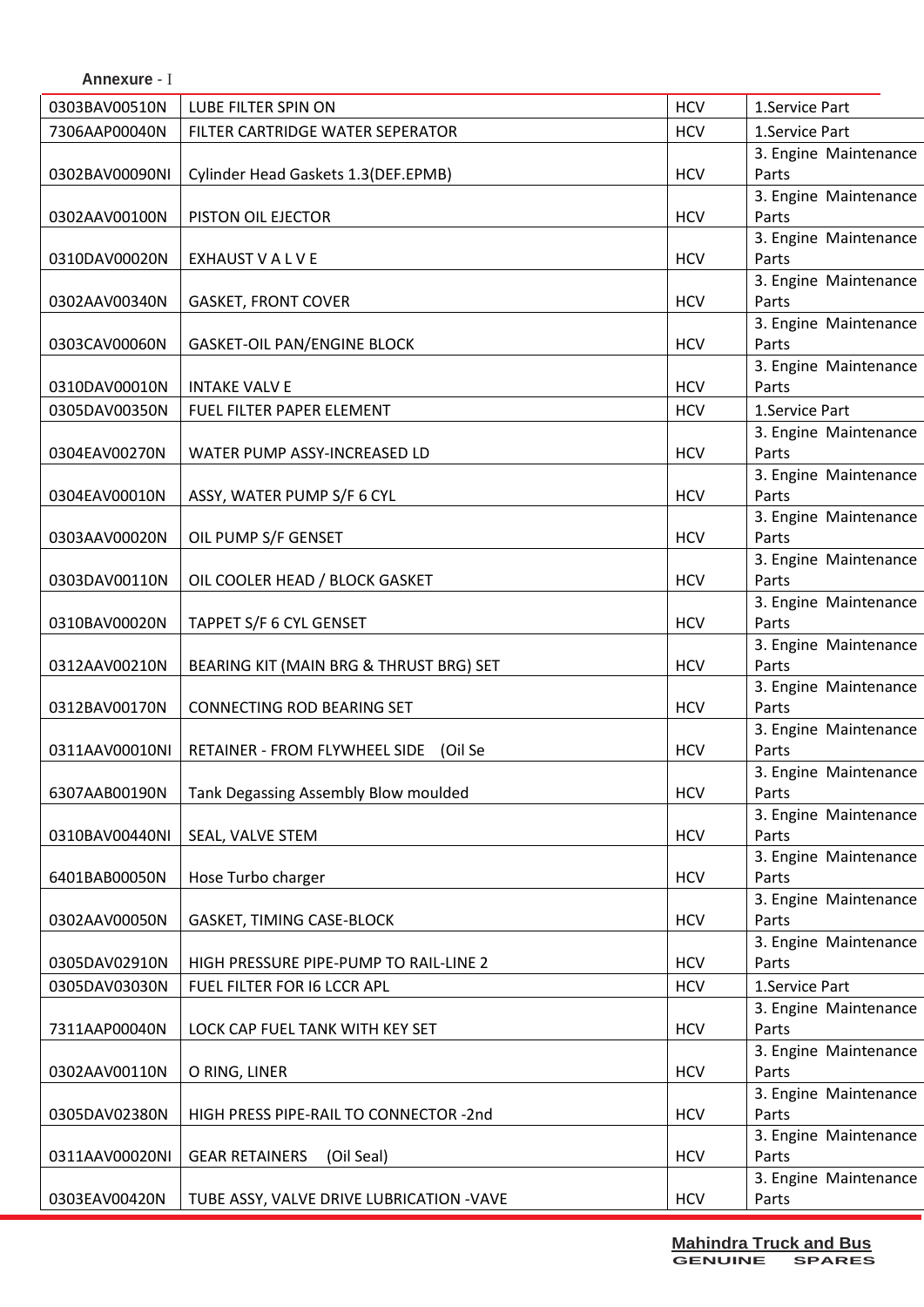|               |                                |            | 3. Engine Maintenance |
|---------------|--------------------------------|------------|-----------------------|
| 6401BAB00030N | Hose -Intercooler to Engine    | <b>HCV</b> | Parts                 |
|               |                                |            | 3. Engine Maintenance |
| 7304AAP00070N | ASSY COMBI-UNIT-SUCT_EXTENDED  | <b>HCV</b> | Parts                 |
|               |                                |            | 3. Engine Maintenance |
| 0306JAV00010N | TENSIONER PULLE Y              | <b>HCV</b> | Parts                 |
|               |                                |            | 3. Engine Maintenance |
| 6502DAB00082N | DEF TANK CAP_KUS               | <b>HCV</b> | Parts                 |
|               |                                |            | 3. Engine Maintenance |
| 0310BAV00010N | ROCKER ARM LEG / PUSH ROD      | <b>HCV</b> | Parts                 |
|               |                                |            | 3. Engine Maintenance |
| 6401BAB00170N | Hose Turbo Charger             | <b>HCV</b> | Parts                 |
|               |                                |            | 3. Engine Maintenance |
| 6401BAB00013N | Hose Corrogoted 154 KW(212 HP) | <b>HCV</b> | Parts                 |
|               |                                |            | 3. Engine Maintenance |
| 0304CAV00210N | THERMOSTAT_ON HIGHWAY APPL     | <b>HCV</b> | Parts                 |
|               |                                |            | 3. Engine Maintenance |
| 6401BAB00040N | Hose Elbow Turbo to Air Filter | <b>HCV</b> | Parts                 |
|               |                                |            | 3. Engine Maintenance |
| 0306GAV00010N | V-BELT DRIVE 1420              | <b>HCV</b> | Parts                 |
|               |                                |            | 3. Engine Maintenance |
| 0305DAV00200N | FUEL RETURN TUBE S/F GENSET    | <b>HCV</b> | Parts                 |
|               |                                |            | 3. Engine Maintenance |
| 0306JAV00060N | PULLEY, BELT TENSIONER         | <b>HCV</b> | Parts                 |
|               |                                |            | 3. Engine Maintenance |
| 6302AAB00050N | Hose Radiator Top              | <b>HCV</b> | Parts                 |
|               |                                |            | 3. Engine Maintenance |
| 7306AAP00050N | <b>WATER SEPARATOR CAP</b>     | <b>HCV</b> | Parts                 |
|               |                                |            | 3. Engine Maintenance |
| 0310BAV00070N | VALVE CAP 1,5MM S/F GENSET     | <b>HCV</b> | Parts                 |
|               |                                |            | 3. Engine Maintenance |
| 6302AAB00070N | Hose - degassing tank btm      | <b>HCV</b> | Parts                 |
|               |                                |            | 3. Engine Maintenance |
| 0302BAV00650N | <b>INLET VALVE SEAT</b>        | <b>HCV</b> | Parts                 |
|               |                                |            | 3. Engine Maintenance |
| 0302BAV00640N | Exhaust valve seat             | <b>HCV</b> | Parts                 |
|               |                                |            | 3. Engine Maintenance |
| 0311DAV00020N | GASKET, VALVE COVER AV         | <b>HCV</b> | Parts                 |
|               |                                |            | 3. Engine Maintenance |
| 0305DAV00390N | FUEL PIPE - NRV TO VE PUMP     | <b>HCV</b> | Parts                 |
| 6502CAB00332N | <b>INTANK SUCTION FILTER</b>   | <b>HCV</b> | 1.Service Part        |
|               |                                |            | 3. Engine Maintenance |
| 6302AAB00020N | <b>Hose Radiator Bottom</b>    | <b>HCV</b> | Parts                 |
|               |                                |            | 3. Engine Maintenance |
| 6202EAB00030N | PILOT BEARING 6206             | <b>HCV</b> | Parts                 |
|               |                                |            | 3. Engine Maintenance |
| 0302DAV00040N | <b>EXHAUST MANIFOLD GASKET</b> | <b>HCV</b> | Parts                 |
|               |                                |            | 3. Engine Maintenance |
| 6302AAB00040N | Hose (Engine bottom)           | <b>HCV</b> | Parts                 |
|               |                                |            | 3. Engine Maintenance |
| 0302AAV00930N | SHIM LINER VAVE                | <b>HCV</b> | Parts                 |
|               |                                |            |                       |
| 0302CAV00250N | GASKET, INTAKE MANIFOLD ASSLY  | <b>HCV</b> | 3. Engine Maintenance |

**Annexure** - I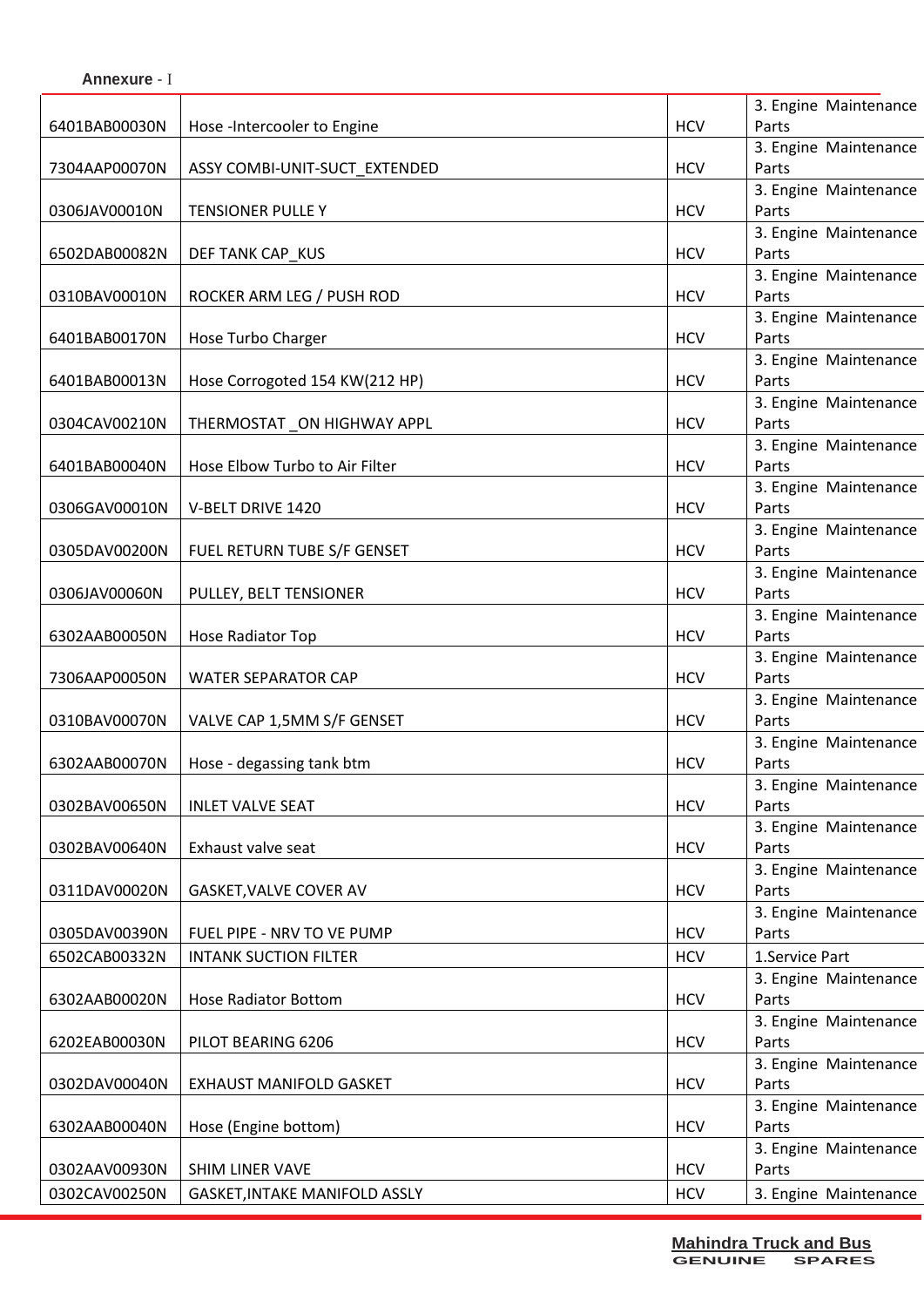**Annexure** - I

|                |                                       |            | Parts                          |
|----------------|---------------------------------------|------------|--------------------------------|
|                |                                       |            | 3. Engine Maintenance          |
| 0311DAV00040N  | <b>INSPECTION COVER-FRONT COVER</b>   | <b>HCV</b> | Parts                          |
|                |                                       |            | 3. Engine Maintenance          |
| 0312BAC00720N  | KIT RING SET PISTON STD NEF           | LCV        | Parts                          |
| 0312BAB01270N  |                                       | LCV        | 3. Engine Maintenance<br>Parts |
|                | KIT PISTON, PIN, RINGS AND CIRCLIPS   |            | 3. Engine Maintenance          |
| 0312BB0040N    | RING SET-PISTON                       | LCV        | Parts                          |
|                |                                       |            | 3. Engine Maintenance          |
| 0302BC0101N    | <b>GASKET CYLINDER HEAD REINZ-NEF</b> | LCV        | Parts                          |
|                |                                       |            | 3. Engine Maintenance          |
| 03110C0060N    | <b>GASKET OIL SUMP-NEF TCI</b>        | LCV        | Parts                          |
|                |                                       |            | 3. Engine Maintenance          |
| 03090C0231N    | SENSOR ENGINE SPEED (DG 6)            | LCV        | Parts                          |
| 0302BB0191N    | <b>GASKET CYLINDER HEAD-MLS</b>       | LCV        | 3. Engine Maintenance<br>Parts |
| 0305DAB00581N  | <b>ELEMENT FUEL FILTER</b>            | LCV        | 1.Service Part                 |
|                |                                       |            | 3. Engine Maintenance          |
| 0023793        | <b>NEF-OIL SEPERATOR</b>              | LCV        | Parts                          |
|                |                                       |            | 3. Engine Maintenance          |
| 0022646        | LINER CYLINDER TCI                    | LCV        | Parts                          |
|                |                                       |            | 3. Engine Maintenance          |
| 0311DC0120N    | <b>GASKET-ROCKER ARM COVER-TCI</b>    | LCV        | Parts                          |
|                |                                       |            | 3. Engine Maintenance          |
| 0302AB0450N    | SLEEVE CYLINDER (RD1)                 | LCV        | Parts                          |
|                |                                       |            | 3. Engine Maintenance          |
| 6402BAN00060N  | SAFETY ELEMENT                        | LCV        | Parts<br>3. Engine Maintenance |
| 0302AAC00870N  | LINER O RING CYLINDER BLOCK - HNBR    | <b>LCV</b> | Parts                          |
|                |                                       |            | 3. Engine Maintenance          |
| 03090C0071N    | SENSOR WATER TEMPERATURE              | <b>LCV</b> | Parts                          |
| 6402DAN00041N  | AIR FILTER_SAFETY                     | LCV        | 1.Service Part                 |
| 0303BC0071N    | <b>ELEMENT OIL FILTER</b>             | LCV        | 1.Service Part                 |
|                |                                       |            | 3. Engine Maintenance          |
| 0024040        | <b>GASKET EXHAUST MANIFOLD</b>        | <b>LCV</b> | Parts                          |
|                |                                       |            | 3. Engine Maintenance          |
| A93172011      | CAP FUEL TANK WITH KEY                | LCV        | Parts                          |
| 6402DAB00011N  | <b>Element Primary Air</b>            | <b>HCV</b> | 1.Service Part                 |
| 6402DAB00021N  | <b>Element Safety Air</b>             | <b>HCV</b> | 1.Service Part                 |
| 7502CAP00052N  | <b>HOSE PRESSURE</b>                  | <b>HCV</b> | 2. Wear and Tear               |
| 7502CAP00062N  | Gearbox to reservoir hose             | <b>HCV</b> | 2. Wear and Tear               |
| 7502CAP00042N  | Reservoir to pump hose                | <b>HCV</b> | 2. Wear and Tear               |
| 7502CAP00012N  | Power Steering Reservoir              | <b>HCV</b> | 2. Wear and Tear               |
| 7502CAP00392N  | OIL FILTER - HEIGHT 10 CM             | <b>HCV</b> | 1.Service Part                 |
| 0313AC1201N    | FILTER ELEMENT-PRIMARY (LK-BSII)      | LCV        | 1.Service Part                 |
| 6402BAN00050N  | <b>Element Primary Air</b>            | LCV        | 1.Service Part                 |
| 48510T8000-R10 | KIT DRAGLINK ASSEMBLY REPAIR          | LCV        | 2. Wear and Tear               |
| 6402DAN00031N  | AIR FILTER_PRIMARY                    | <b>LCV</b> | 1.Service Part                 |
| 0313AC0280N    | FILTER ELEMENT PRIMARY                | LCV        | 1.Service Part                 |
|                |                                       |            |                                |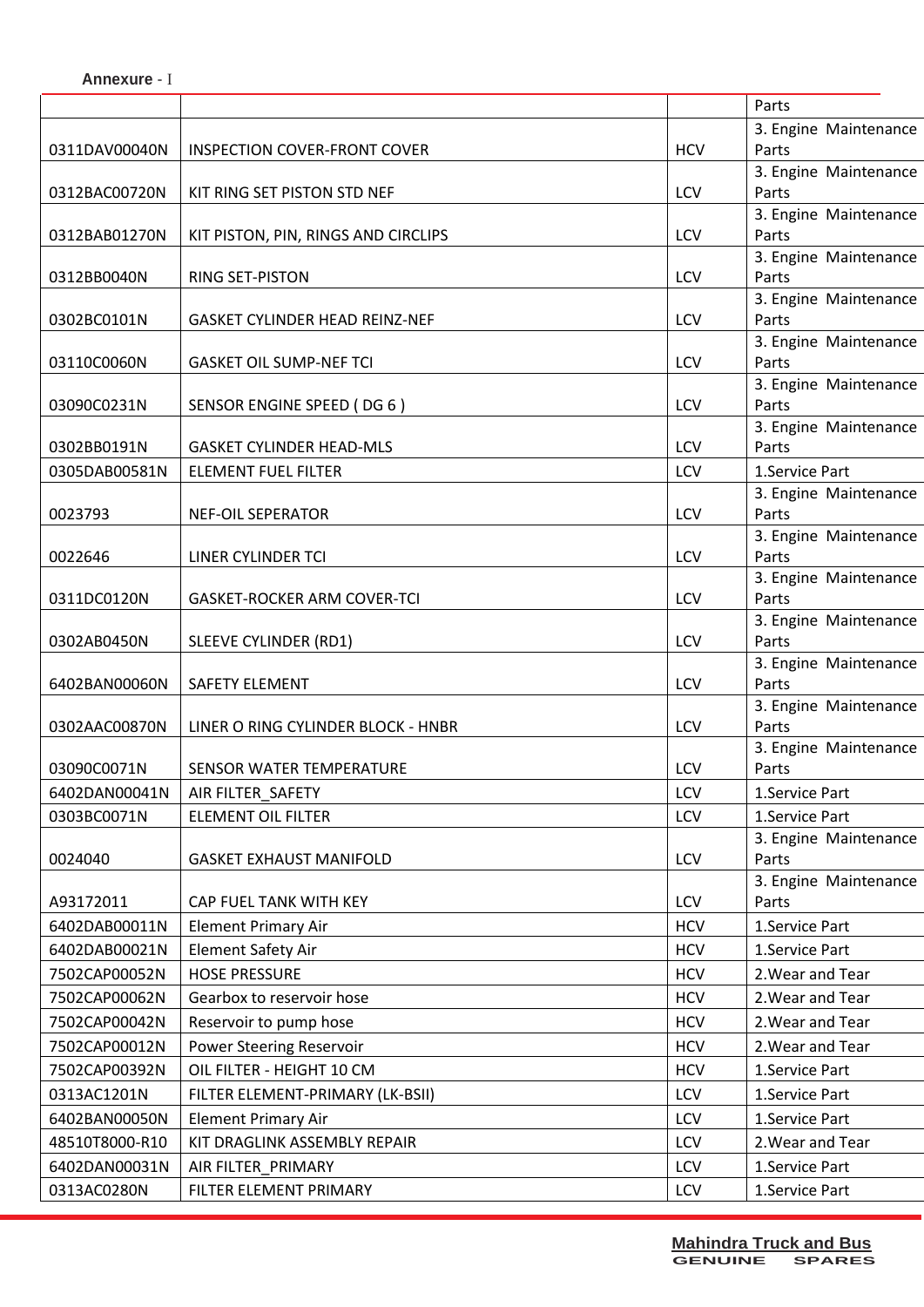| 6701AAJ00032N | <b>CABLE - GEAR SELECT</b>        | <b>HCV</b> | 4. Gear Box      |
|---------------|-----------------------------------|------------|------------------|
| 6701AAJ00022N | <b>CABLE - GEAR SHIFT</b>         | <b>HCV</b> | 4. Gear Box      |
| 6604AAE01921N | <b>SPEEDO SENSOR</b>              | <b>HCV</b> | 4.Gear Box       |
| 6702FAP00021N | <b>BALL JOINT M10 RH</b>          | <b>HCV</b> | 4.Gear Box       |
| 6701FAP00090N | <b>GSL BUSH - ST. GOBAIN</b>      | <b>HCV</b> | 4. Gear Box      |
| 32241J2000    | SHAFT-MAIN                        | LCV        | 4. Gear Box      |
| 0703DAE00070N | <b>GEAR MAIN DRIVE</b>            | <b>LCV</b> | 4.Gear Box       |
| S93320006     | <b>GEAR MAIN DRIVE(22 TEETH)</b>  | <b>LCV</b> | 4. Gear Box      |
| S93320007     | <b>GEAR COUNTER - 35 teeth</b>    | LCV        | 4.Gear Box       |
| A93320008     | GEAR - 1st(38 TEETH)              | <b>LCV</b> | 4.Gear Box       |
| A93320010     | GEAR - 3 rd                       | LCV        | 4.Gear Box       |
| A97320002     | <b>GEAR OD COUNTER</b>            | LCV        | 4.Gear Box       |
| 32605J2002    | <b>HUB SYNCHRONIZER</b>           | LCV        | 4. Gear Box      |
| 0703CE0420N   | <b>RING BAULK</b>                 | LCV        | 4.Gear Box       |
| 32606J2000    | <b>COUPLING SLEEVE</b>            | <b>LCV</b> | 4. Gear Box      |
| A97320003     | GEAR OD M/G                       | LCV        | 4.Gear Box       |
| 3260186400    | <b>HUB SYNCHRONIZER</b>           | LCV        | 4.Gear Box       |
| 0706BE0010N   | <b>CABLE - GEAR SHIFT</b>         | LCV        | 4.Gear Box       |
| 0703CE0320N   | <b>RING BAULK</b>                 | LCV        | 4.Gear Box       |
| A93320012     | <b>GEAR REVERSE IDLER-B</b>       | LCV        | 4. Gear Box      |
| 6604EAM00280N | <b>SYNCHRO SET</b>                | LCV        | 4.Gear Box       |
| 6604BAM00151N | SEAL OIL REAR                     | <b>LCV</b> | 4.Gear Box       |
| 3228186400    | <b>SHAFT REVERSE IDLER</b>        | LCV        | 4.Gear Box       |
| 0703DAE00080N | NEEDLE BEARING PILOT MAIN SHAFT   | LCV        | 4.Gear Box       |
| 3260886400    | <b>INSERT SHIFTING</b>            | LCV        | 4. Gear Box      |
| 32609J2000    | <b>INSERT- SHIFTING</b>           | LCV        | 4.Gear Box       |
| 3226386400    | BEARING-NEEDLE                    | <b>LCV</b> | 4. Gear Box      |
| 3260986400    | <b>INSERT SHIFTING</b>            | LCV        | 4.Gear Box       |
| 3226486400    | <b>BEARING - NEEDLE</b>           | LCV        | 4. Gear Box      |
| 32136J6500    | SEAL-OILEXT.RR                    | <b>LCV</b> | 4. Gear Box      |
| 0703BA0301N   | OIL SEAL MAIN DRIVE GEAR          | <b>LCV</b> | 4. Gear Box      |
| 7005AAJ00030N | <b>OUTER OIL SEAL(HNBR)</b>       | <b>HCV</b> | 1.Service Part   |
| 7601BAP00580N | GREASE SEAL HUB 132X110 (HNBR)    | <b>HCV</b> | 1.Service Part   |
| 7402EAQ03210N | <b>BUSH ASSY TORQUE ROD</b>       | <b>HCV</b> | 2. Wear and Tear |
| 7402EAQ00820N | <b>BUSH - TORQUE ROD ASSEMBLY</b> | <b>HCV</b> | 2. Wear and Tear |
| 7402EAP01260N | BUSH BELL CRANK 42MM X 56 MM      | <b>HCV</b> | 2. Wear and Tear |
| 7402EAQ01220N | <b>TRUNION BUSH</b>               | <b>HCV</b> | 2. Wear and Tear |
| 7402EAP01270N | <b>BELL CRANK BUSH 42X76</b>      | <b>HCV</b> | 2. Wear and Tear |
| 7402EAP00140N | Pin $\emptyset$ 41 x 142          | <b>HCV</b> | 2. Wear and Tear |
| 7402EAP00130N | Pin Ø41 x 118                     | <b>HCV</b> | 2. Wear and Tear |
| S93380014     | SEAL REAR WHEEL HUB               | <b>LCV</b> | 1.Service Part   |
| 0309CAV00331N | DOSING CONTROL UNIT - FILTER      | <b>HCV</b> | 1.Service Part   |
| 0309CAV00341N | DOSING CONTROL UNIT - CONTROLLER  | <b>HCV</b> | 2. Wear and Tear |
| 0309CAV00501N | V BAND CLAMP AFTER TREATMENT SYS  | <b>HCV</b> | 2. Wear and Tear |
| 0309CAV00511N | GASKET AFTER TREATMENT SYSTEM     | <b>HCV</b> | 2. Wear and Tear |
| 0309CAV00531N | <b>GASKET MIX BOX</b>             | <b>HCV</b> | 2. Wear and Tear |
|               |                                   |            |                  |

**Annexure** - I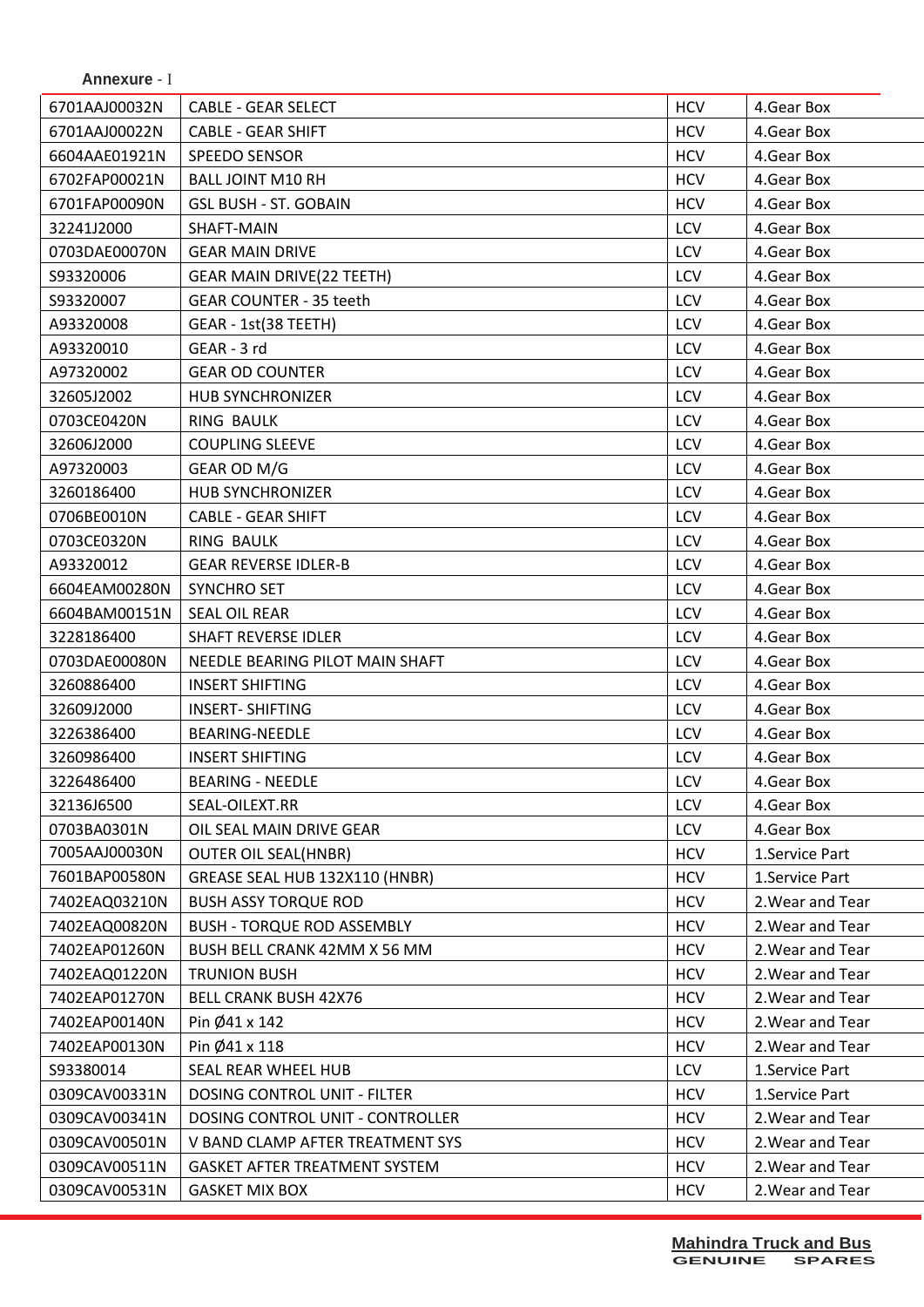| <b>Annexure - I</b> |                                                     |            |                  |
|---------------------|-----------------------------------------------------|------------|------------------|
| 0309CAV00521N       | V BAND CLAMP MIX BOX                                | <b>HCV</b> | 2. Wear and Tear |
| 6801AAP00061N       | <b>CLUTCH COVER ASSY 395 DIA</b>                    |            | 2. Wear and Tear |
| 6801BAU00071N       | <b>CLUTCH DISC ASSY 395 DIA</b>                     |            | 2. Wear and Tear |
| 0305DAV03491N       | <b>ELEMENT-FUEL FILTER</b>                          | <b>HCV</b> | 1.Service Part   |
|                     |                                                     |            |                  |
| 7306AAP00241N       | <b>CARTRIDGE FUEL FILTER BSVI</b>                   | <b>HCV</b> | 1.Service Part   |
| 6503AAN01371N       | Ad-blue SUCTION LINE 13 T (Nylon Tube)              | ICV        | 2. Wear and Tear |
| 6503AAN01431N       | Ad-blue SUCTION LINE 16T (Nylon Tube)               | ICV        | 2. Wear and Tear |
| 6503AAN01381N       | Ad-blue BACK FLOW LINE 13T( Nylon Tube)             | ICV        | 2. Wear and Tear |
| 6503AAN01451N       | Ad-blue BACK FLOW LINE 16T (Nylone Tube)            | ICV        | 2. Wear and Tear |
| 6503AAN01280N       | AD BLUE INJECTOR COOLANT LINE IN (Hose)             | ICV        | 2. Wear and Tear |
| 6503AAN01260N       | AD BLUE INJECTOR COOLANT LINE OUT FROM CONNECTOR TO |            |                  |
|                     | <b>ENGINE BLOCK (Metal line)</b>                    | ICV        | 2. Wear and Tear |
| 6503AAN01391N       | Ad-blue SUPPLY LINE 13T( Nylon Tube )               | ICV        | 2. Wear and Tear |
| 6503AAN01270N       | AD BLUE INJECTOR COOLANT LINE OUT (Hose)            | ICV        | 2. Wear and Tear |
| 6503BAN00051N       | <b>GASKET 2 HOLES EXETENDED</b>                     | ICV        | 2. Wear and Tear |
| 0906CAB00241N       | Strainer unit 18 L                                  | ICV        | 1.Service Part   |
| 0906CAB00251N       | Strainer unit 40 L                                  | ICV        | 1.Service Part   |
| 7308AAE00041N       | Fuel Filter cartridge                               | ICV        | 1. Service Part  |
| 7306AAE00111N       | Water separator cartridge                           | ICV        | 1.Service Part   |
| 0902BAB00131N       | <b>V-CLAMP DPF</b>                                  | ICV        | 2. Wear and Tear |
| 0902BAB00141N       | <b>GASKET V-CLAMP DPF</b>                           | ICV        | 2. Wear and Tear |
| 6503AAN01441N       | Ad-blue SUPPLY LINE 16T( Nylon Tube )               | ICV        | 2. Wear and Tear |
| 0306DAB00301N       | <b>BELT ALTERNATOR</b>                              | LCV        | 2. Wear and Tear |
| 0306CAB00161N       | <b>BELT PSP</b>                                     | LCV        | 2. Wear and Tear |
| 006025719D91        | V CLAMP                                             | LCV        | 2. Wear and Tear |
| S6402D000011N       | PRIMARY FILTER ELEMENT                              | LCV        | 1.Service Part   |
| 7308AAC00121N       | <b>CARTRIDGE DIESEL FILTER</b>                      | LCV        | 1.Service Part   |
| 6801BAA00051N       | <b>CLUTCH DISC ASSEMBLY</b>                         | LCV        | 2. Wear and Tear |
| 6801AAA00021N       | <b>CLUTCH COVER ASSEMBLY</b>                        | LCV        | 2. Wear and Tear |
|                     |                                                     |            |                  |
| 0309FAM0002KT       | DOSING MODULE GASKET + VBAND CLAMP KIT              | LCV        | 2. Wear and Tear |
| 6503CAN02841N       | <b>V BAND</b>                                       | LCV        | 2. Wear and Tear |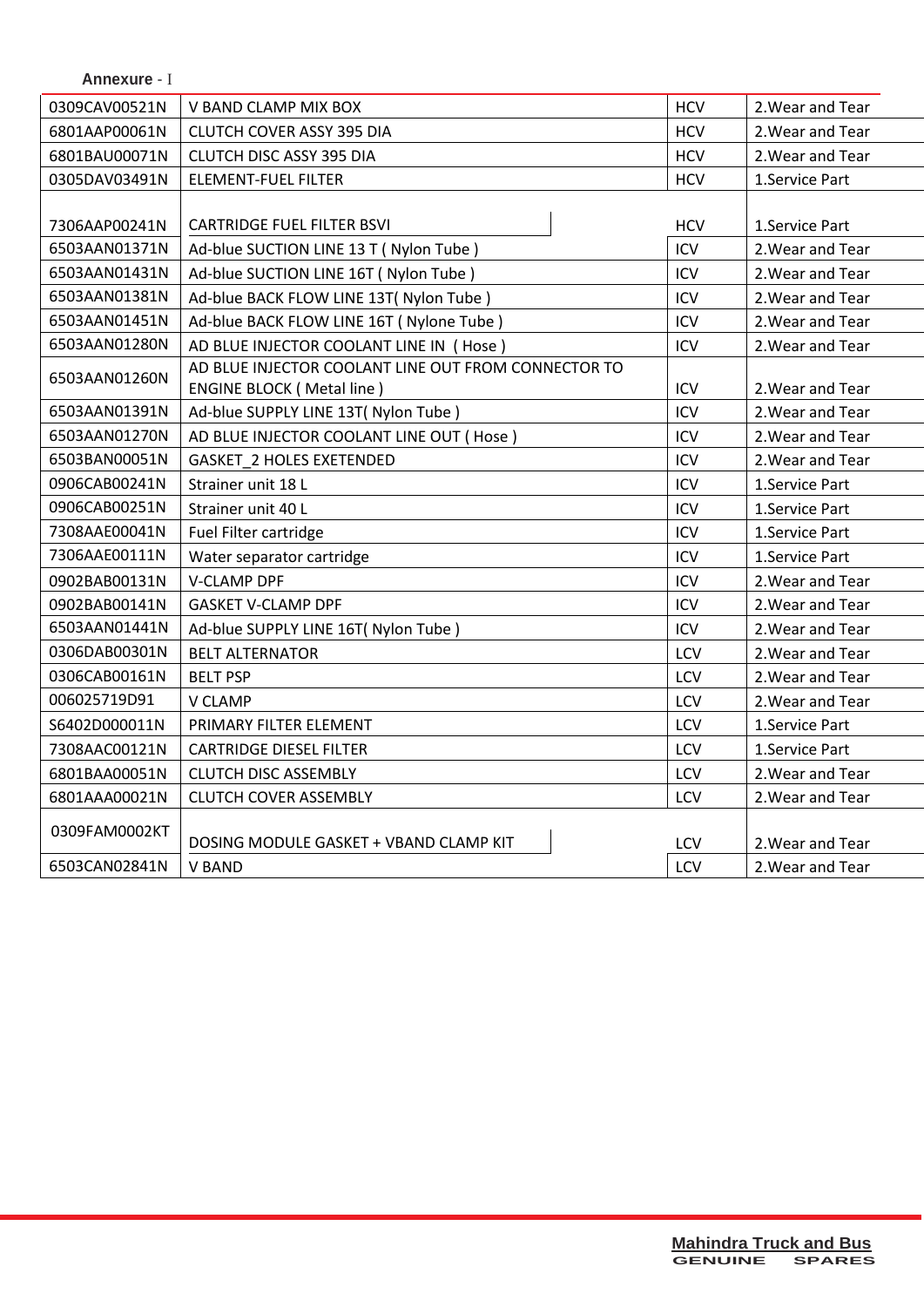**Annexure** - II

# **MParts Plaza Shops**

| <b>NAME</b>                 | <b>LOCATION</b>   | <b>ADDRESS</b>                 | <b>CONTACT</b>                                              |
|-----------------------------|-------------------|--------------------------------|-------------------------------------------------------------|
|                             |                   | LOTHIAN ROAD, KASHMERE         |                                                             |
| <b>SHIVA AUTO</b>           | <b>DELHI</b>      | GATE DELHI-110006              | 011-64776605                                                |
|                             |                   | SCO-366, SECTOR-4, TRANPORT    |                                                             |
| <b>GARG AUTO</b>            | <b>KARNAL</b>     | NAGAR, KARNAL-132001           | 9812444485                                                  |
|                             |                   | SHPO NO. 5, RAJIV CHOWK, NH-8  |                                                             |
| <b>SHIVA AUTO</b>           | <b>GURGOAN</b>    | GURGOAN-122001                 | 9811888106                                                  |
|                             |                   | SCF-287, NEW MOTOR             |                                                             |
|                             |                   | MARKET, MANIMAJRA              |                                                             |
| RAJIV MOTORS                | <b>CHANDIGARH</b> | CHANDIGARH, PUNJAB-160101      | 9814735750                                                  |
|                             |                   | PLOT NO.1 SHOWROOM             |                                                             |
|                             |                   | NO.3, ORIENT                   |                                                             |
|                             |                   | ARCADE, TRANPORT NAGAR         |                                                             |
| SHRI MEWAR TRADERS          | <b>BHILWARA</b>   | BHILWARA-311001                | 9928189111                                                  |
|                             |                   | SHOP NO.39-40 VKI AREA         |                                                             |
|                             |                   | <b>GURUDEV VIHAR 1ST, NEAR</b> |                                                             |
|                             |                   | JODLA POWER HOUSE, ROAD        |                                                             |
|                             |                   | NO.14 JAIPUR RAJASTHAN-        |                                                             |
| P K ENTERPRISES             | <b>JAIPUR</b>     | 302032                         | 9818107204                                                  |
|                             |                   | E-10 NEAR SABJIMANDI           |                                                             |
|                             |                   | PRATAPNAGAR UDAIPUR-           |                                                             |
| PRAGATI MAHINDRA SPARES     | <b>UDAIPUR</b>    | 313001.                        | 9414235070                                                  |
| RAJDEEP AUTO AGENCIES       |                   | 2/12.TRANSPORT                 |                                                             |
| PVT.LTD                     | <b>AGRA</b>       | NAGAR, AGRA, UP-282002.        | 7900399900/9917161333                                       |
|                             |                   | S/98 T.P NAGAR, NEAAR R.T.O    |                                                             |
| <b>SATGURU DISTRIBUTORS</b> | <b>LUCKNOW</b>    | OFFICE LUCKNOW-206012          | 9829891082                                                  |
|                             |                   | PLOT NO. X-14 ADDITIONAL       |                                                             |
|                             |                   | MIDC CHINCHALA GHUGUS          |                                                             |
| AUGUSTA MOTORS PVT LTD      | <b>CHANDRAPUR</b> | ROAD CHANDRAPUR-442401         | 9552542932                                                  |
|                             |                   |                                |                                                             |
|                             |                   | <b>BALAJI COMPLEX CO.HSG</b>   |                                                             |
|                             |                   | SOCIETY LTD SHOP NO.2&3 PLOT   |                                                             |
|                             |                   | NO. 12-13 SECTOR-8E            |                                                             |
|                             |                   | KALAMBOLI NAVI MUMBAI-         |                                                             |
| <b>BABLI AUTO</b>           | NEW MUMBAI        | 410218                         | 8652801639                                                  |
|                             |                   | <b>CENTRSL AVENUE ROAD</b>     |                                                             |
|                             |                   | LANDMARK-MYO HOSPITAL          |                                                             |
| S.S DIESEL PUMP             | <b>NAGPUR</b>     | NAGPUR-440018                  | 8275044596                                                  |
|                             |                   | <b>G2, GROUND FLOOR, TIME</b>  |                                                             |
|                             |                   | SQUARE, NEAR NAMDEO            |                                                             |
|                             |                   | ENGG, MUMBAI AGRA ROAD         |                                                             |
|                             |                   | PILLER NO.94 DHWARKA, NASHIK-  |                                                             |
| <b>JITENDRAS AUTO WORLD</b> | <b>NASHIK</b>     | 422001                         | 9850972122/7028019409/98                                    |
|                             |                   | SHOP NO.23, RAJASA             |                                                             |
|                             |                   | ENCLAVE, NEAR WONDER CITY      |                                                             |
| SRI BALAJI MOTORS           | <b>PUNE</b>       | KATRAJ, PUNE-411046            | 992369909                                                   |
|                             |                   | 19-19 SHYAM ICON, NEAR HP      |                                                             |
|                             |                   | PETROL PUMP NEAR ASLALI X      |                                                             |
|                             |                   | ROAD S.P. RING ROAD ASLALI     |                                                             |
| <b>KRISHNA CORPORATION</b>  | AHAMDABAD         | AHMEDABAD-382427               | 9909035440/9925431436                                       |
|                             |                   | SHOP NO.30 TANKER              |                                                             |
|                             |                   | <b>ASSOCIATION BUILDING</b>    |                                                             |
|                             |                   | <b>TRANPORT NAGAR KUTUCH</b>   |                                                             |
| <b>SHANTINATH MOTORS</b>    | <b>KUTUCH</b>     | 370201                         | Mahin <del>er 2<sup>9</sup>10</del> 2k <sup>9</sup> and Bus |
|                             |                   |                                |                                                             |